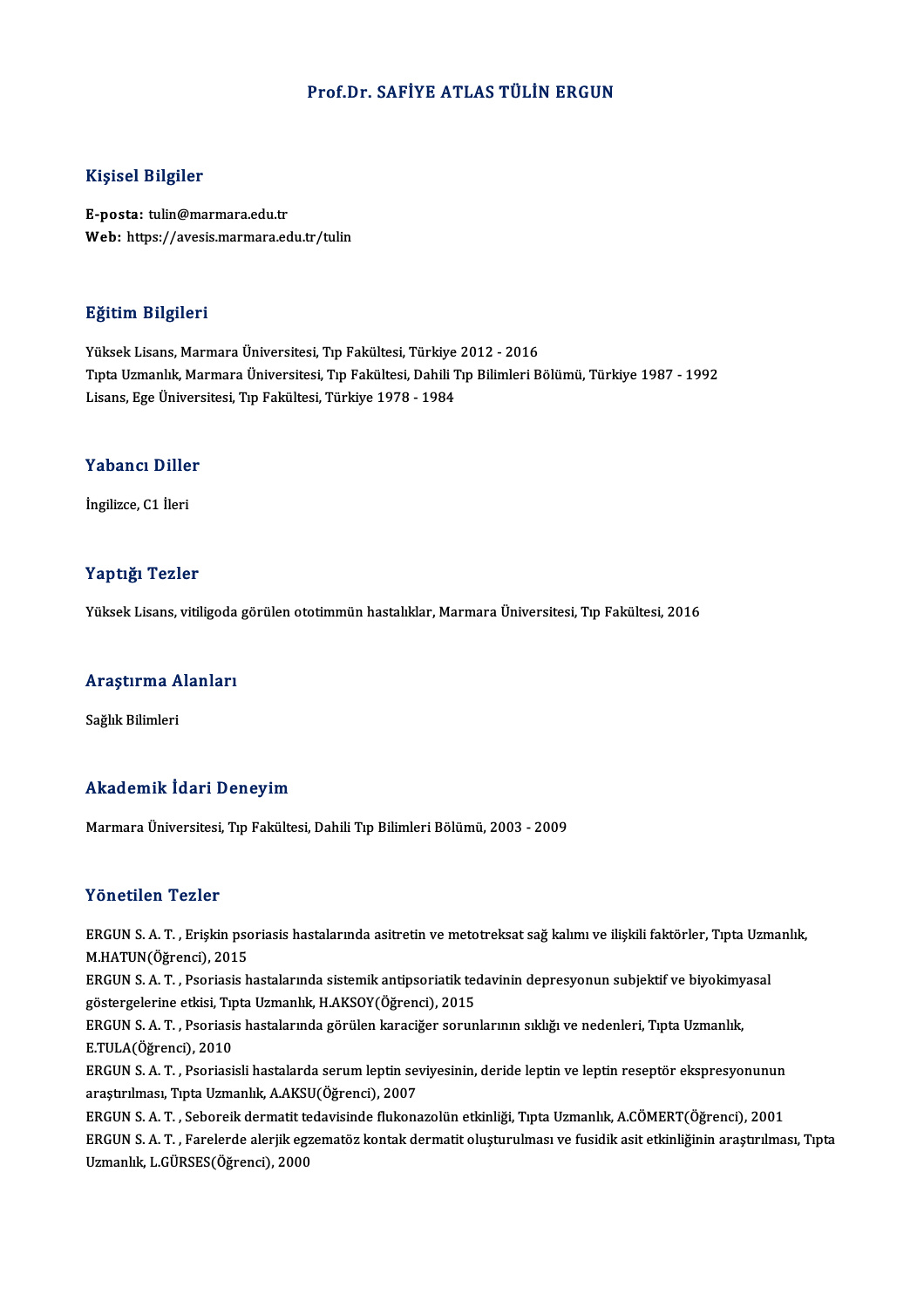#### SCI, SSCI ve AHCI İndekslerine Giren Dergilerde Yayınlanan Makaleler

CI, SSCI ve AHCI İndekslerine Giren Dergilerde Yayınlanan Makaleler<br>I. Editorial: Behcet's Disease: Epidemiology, Etiopathogenesis, Diagnosis and Treatment<br>Alpeeu E. Leessee B. Ergun S.A.T BOOT TO THIST HECKSISTING<br>Editorial: Behcet's Disease: Ep<br>Alpsoy E., Leccese P., Ergun S. A. T.<br>EPONTIERS IN MEDICINE citt 9, 20 Editorial: Behcet's Disease: Epidemiology, Etiopathogenesis,<br>Alpsoy E., Leccese P., Ergun S. A. T.<br>FRONTIERS IN MEDICINE, cilt.8, 2021 (SCI İndekslerine Giren Dergi)<br>Serum bish sensitivity G. reastive pretain, tumar pespes Alpsoy E., Leccese P., Ergun S. A. T.<br>FRONTIERS IN MEDICINE, cilt.8, 2021 (SCI İndekslerine Giren Dergi)<br>II. Serum high-sensitivity C-reactive protein, tumor necrosis factor-alpha, interleukin (IL)-1 beta, IL-<br>17A and IL-2 FRONTIERS IN MEDICINE, cilt.8, 2021 (SCI İndekslerine Giren Dergi) OzturkG.S. ,ErgunT.,Eyuboglu İ.,AkkiprikM. 17A and IL-23 levels in patients with hidradenitis<br>Ozturk G. S., Ergun T., Eyuboglu İ., Akkiprik M.<br>CYTOKINE, cilt.144, 2021 (SCI İndekslerine Giren Dergi)<br>The Assessment of Presentasium and Astivity Imn III. The Assessment of Presenteeism and Activity Impairment in Behcet's Syndrome and Recurrent CYTOKINE, cilt.144, 2021 (SCI İndekslerine Gire<br>The Assessment of Presenteeism and Activent<br>Aphthous Stomatitis: A multicentre Study.<br>Kanagayli II. Adssanya A Alisey A Belem I M I Karacayli U., Adesanya A., Aksoy A., Belem J. M. F. M. , Cardin N. B. , Sarı F. B. , Beyhan T. E. , Çelik Z., Karacayli C.,<br>Alibaz-Öner F., et al. Aphthous Stomatitis: A multicentre Study. Karacayli U., Adesanya A., Aksoy A., Belem J. M. F. M. , Cardin N. B. , Sarı F. B. , Beyh<br>Alibaz-Öner F., et al.<br>Rheumatology (Oxford, England), 2021 (SCI Expanded İndekslerine Giren Dergi)<br>Mesenghumal stam salls dariyad f IV. Mesenchymal stem cells derived from human dental follicle modulate the aberrant immune response in atopic dermatitis Rheumatology (Oxford<br>Mesenchymal stem of<br>in atopic dermatitis<br><sup>7</sup>ibandeb N. Cens D. C Mesenchymal stem cells derived from human dental follicle modulate the ab<br>in atopic dermatitis<br>Zibandeh N., Genc D., ÖZGEN Z., Duran Y., Goker K., BARIŞ S., ERGUN S. A. T. , AKKOÇ T.<br>IMMUNOTUERARY silt 12, ss 925, 940, 202 in atopic dermatitis<br>Zibandeh N., Genc D., ÖZGEN Z., Duran Y., Goker K., BARIŞ S., ERGUN S. A. T.<br>IMMUNOTHERAPY, cilt.13, ss.825-840, 2021 (SCI İndekslerine Giren Dergi)<br>Pathergy Phenomenon V. Pathergy Phenomenon. IMMUNOTHERAPY, cilt.13, ss.825-840, 2021 (SCI İndekslerine Giren Dergi) Frontiers inmedicine, cilt.8, ss.639404,2021 (SCIExpanded İndekslerineGirenDergi) Ergun T.<br>Frontiers in medicine, cilt.8, ss.639404, 2021 (SCI Expanded İndekslerine Giren Dergi)<br>VI. The impact of antipsoriatic treatment on serum pro-BDNF, BDNF levels, depression, anxiety scores,<br>and quelity of life and quality of life The impact of antipsoriatic treatment on serum pro-BDNF, BDNF levels, depression, anxiety s<br>and quality of life<br>Aksoy H., Ergun T., Akkiprik M., Peker Eyuboglu İ., Seckin Gencosmanoglu D., Cöbek Ünalan G. P. , Yöney H.<br>DER Aksoy H., Ergun T., Akkiprik M., Peker Eyuboglu İ., Seckin Gencosmanoglu D., Cöbek Ünalan G. P. , Yöney H.<br>DERMATOLOGIC THERAPY, cilt.34, sa.2, 2021 (SCI İndekslerine Giren Dergi) VII. Femoral vein wall thickness measurement: A new diagnostic tool for Behçet's disease. DERMATOLOGIC THERAPY, cilt.34, sa.2, 2021 (SCI İndekslerine Giren Dergi)<br>Femoral vein wall thickness measurement: A new diagnostic tool for Behçet's disease.<br>Alibaz-Oner F., Ergelen R., Yıldız Y., Aldag M., Yazici A., Cefl Femoral vein wall thickness measurement: A new diagnostic tool for Behçet's disease.<br>Alibaz-Oner F., Ergelen R., Yıldız Y., Aldag M., Yazici A., Cefle A., Koç E., Artım E., Mumcu G., Ergun T., et<br>al. Rheumatology (Oxford, Alibaz-Oner F., Ergelen R., Yıldız Y., Aldag M., Yazici A., Cefle A., Koç E., Artım E., Mumcu G., Ergun T., et al.<br>Rheumatology (Oxford, England), cilt.60, sa.1, ss.288-296, 2021 (SCI Expanded Indekslerine Giren Dergi)<br>VII Rheumatology (Oxford, England), cilt.60, sa.1, ss.28<br>Moderation analysis exploring associations **b**<br>syndrome: A multicenter study from Turkey.<br>MUMCU.C. Yay M. Karasayi: U. Aksoy A. Tas M. N. Moderation analysis exploring associations between age and mucocutaneous activity in Behçet's<br>syndrome: A multicenter study from Turkey.<br>MUMCU G., Yay M., Karacayli U., Aksoy A., Tas M. N. , Armagan B., Sari A., BOZCA B. C synd<br>MUM<br>et al.<br>The l MUMCU G., Yay M., Karacayli U., Aksoy A., Tas M. N. , Armagan B., Sari A., BOZCA B. C. , Tekgoz E., Temiz K.<br>et al.<br>The Journal of dermatology, cilt.47, sa.12, ss.1403-1410, 2020 (SCI Expanded İndekslerine Giren Dergi)<br>Des et al.<br>The Journal of dermatology, cilt.47, sa.12, ss.1403-1410, 2020 (SCI Expanded Indekslerine Giren Dergi)<br>IX. Decreasing incidence and severity of Behçet's disease: a changing trend in epidemiological spectrum<br>poss The Journal of dermatology, cilt.47, sa 12, ss.1403-1410, 2020 (SCI Expanded Indekslerine Giren Dergi) MumcuG.,AlibazÖ.,ErgunS.A.T. ,DireskeneliR.H. possibly associated with oral health<br>Mumcu G., Alibaz Ö., Ergun S. A. T. , Direskeneli R. H.<br>Turkish journal of medical sciences, cilt.50, sa.SI-2, ss.1587-1590, 2020 (SCI Expanded İndekslerine Giren Dergi)<br>Netherten sundr X. Netherton syndrome: Temporary response to dupilumab. Turkish journal of medical sciences, cilt.50, sa.SI-2, ss.1587-1590, 2020 (SCI Expanded İndekslerine Giren<br>Netherton syndrome: Temporary response to dupilumab.<br>Aktas M., SALMAN A., Apti Sengun O., Comert Ozer E., Hosgoren Pediatric dermatology, cilt.37, ss.1210-1211, 2020 (SCI Expanded İndekslerine Giren Dergi) Aktas M., SALMAN A., Apti Sengun O., Comert Ozer E., Hosgoren Tekin S., Akin Cakici O., DEMİR G., Ergun T.<br>Pediatric dermatology, cilt.37, ss.1210-1211, 2020 (SCI Expanded Indekslerine Giren Dergi)<br>XI. Real-life data on th Pediatric dermatology, cilt.37, ss.1210-1211, 2020 (SCI Expanded Ind<br>Real-life data on the effectiveness and safety of omalizumab<br>chronic spontaneous urticaria: a retrospective cohort study.<br>SALMAN A. Ergun T. Marie Cimene Real-life data on the effectiveness and sa<br>chronic spontaneous urticaria: a retrosp<br>SALMAN A., Ergun T., Maria Gimenez-Arnau A.<br>The Journal of dermatelegies treatment sit 2: chronic spontaneous urticaria: a retrospective cohort study.<br>The Journal A., Ergun T., Maria Gimenez-Arnau A.<br>The Journal of dermatological treatment, cilt.31, sa.2, ss.204-209, 2020 (SCI Expanded İndekslerine Giren Dergi) SALMAN A., Ergun T., Maria Gimenez-Arnau A.<br>The Journal of dermatological treatment, cilt.31, sa.2, ss.204-209, 2020 (SCI Expanded Indel<br>XII. Predictive factors for work-day loss in Behçet's syndrome: A multi-center study. The Journal of dermatological treatment, cilt.31, sa.2, ss.204-209, 2020 (SCI Expanded İndekslerine Giren Dergi)<br>Predictive factors for work-day loss in Behçet's syndrome: A multi-center study.<br>MUMCU G., Yay M., AKSOY A., Pred<br>MUM<br>et al.<br>Inter MUMCU G., Yay M., AKSOY A., Tas M. N. , ARMAĞAN B., Sari A., BOZCA B. C. , Tekgoz E., Karadag D. T. , BADAK S. Ö. ,<br>et al.<br>International journal of rheumatic diseases, cilt.23, sa.2, ss.240-246, 2020 (SCI Expanded İndeksle

### et al.<br>International journal of rheumatic diseases, cilt.23, sa.2, ss.240-246, 2020 (SCI Expanded İndekslerine Giren D<br>XIII. Efficacy of TNFα inhibitors for refractory vascular Behçet's disease: A multicenter observationa International journal of rheumatic diseases, cilt.23, sa.2, ss<br>Efficacy of TNF $\alpha$  inhibitors for refractory vascular<br>study of 27 patients and a review of the literature.<br>Alsoy A Nazisi A Omma A Cofle A Open E Tosdomir II <mark>Efficacy of TNFα inhibitors for refractory vascular Behçet's disease: A multicenter ob</mark><br>study of 27 patients and a review of the literature.<br>Aksoy A., Yazici A., Omma A., Cefle A., Onen F., Tasdemir U., Ergun T., Direske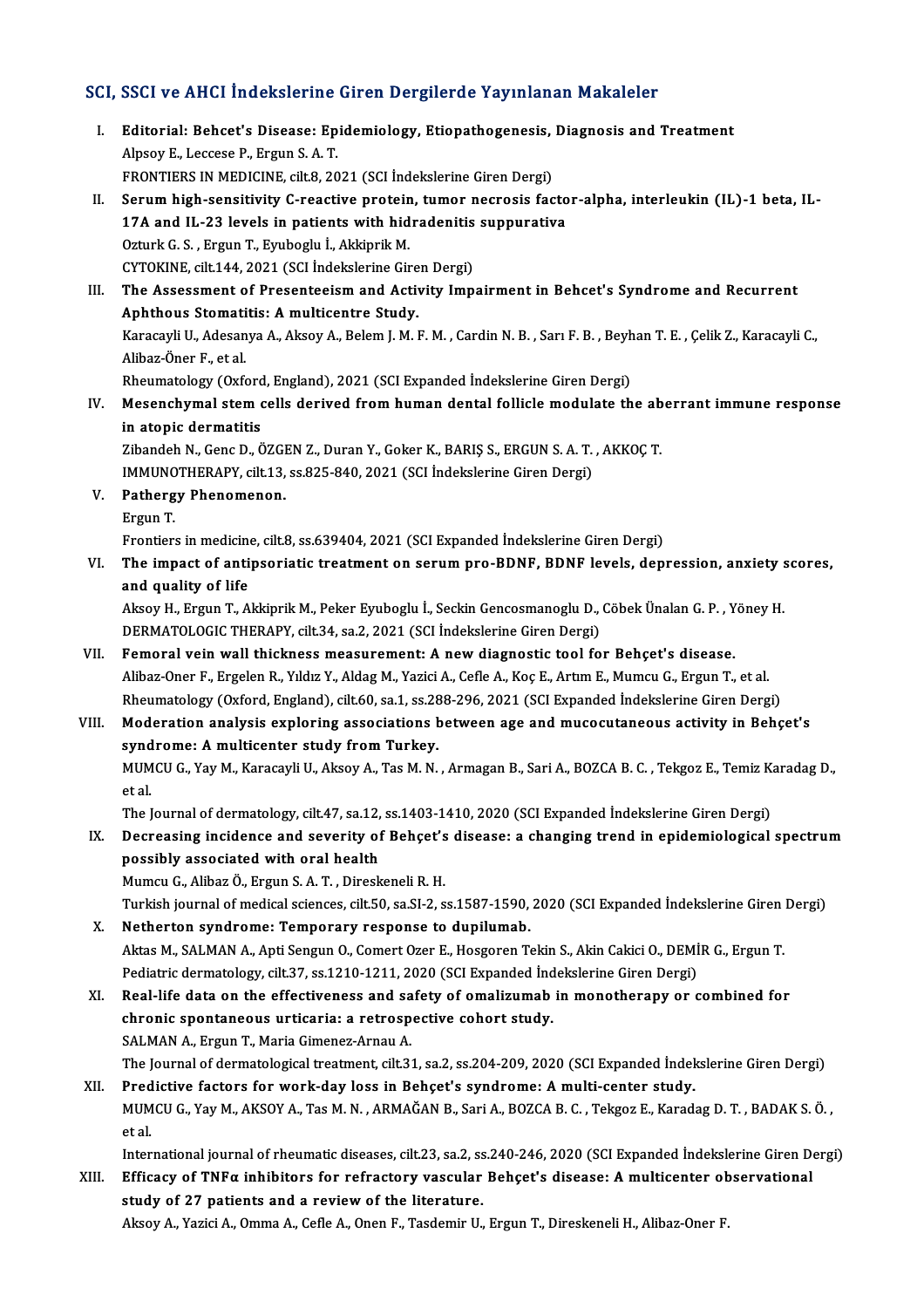International journal of rheumatic diseases, cilt.23, sa.2, ss.256-261, 2020 (SCI Expanded İndekslerine Giren Dergi)<br>Significant Effects of Body Image on Sexual Eunstians and Setisfaction in Beoriasis Betients

- International journal of rheumatic diseases, cilt.23, sa.2, ss.256-261, 2020 (SCI Expanded İndekslerine Gi<br>XIV. Significant Effects of Body Image on Sexual Functions and Satisfaction in Psoriasis Patients. International journal of rheumatic diseases, cilt.23, sa.2, ss.256-261, 2020 (SCI Expand<br>Significant Effects of Body Image on Sexual Functions and Satisfaction in Ps<br>Gunduz A., Topcuoglu V., Gunduz E. B. U. , Ergun T., Gen Significant Effects of Body Image on Sexual Functions and Satisfaction in Psoriasis Patients.<br>Gunduz A., Topcuoglu V., Gunduz E. B. U. , Ergun T., Gencosmanoglu D. S. , Sungur M. Z. Journal of sex & marital therapy, cilt.46, sa.2, ss.160-169, 2020 (SCI Expanded Indekslerine Giren Dergi)
- XV. Oral ulcer activity assessment with the composite index according to different treatment modalities in Behçet's syndrome: a multicentre study. Oral ulcer activity assessment with the composite index according to different treatment mo<br>in Behçet's syndrome: a multicentre study.<br>Mumcu G., Karacayli Ü., Yay M., Aksoy A., Taş M., Armağan B., Sari A., Bozca B., Tekgöz in Behçet's syndrome: a multicentre study.<br>Mumcu G., Karacayli Ü., Yay M., Aksoy A., Taş M., Armağan B., Sari A., Bozca B., Tekgöz E., Karadağ D., et al<br>Clinical and experimental rheumatology, sa.6, ss.98-104, 2019 (SCI Ex Clinical and experimental rheumatology, sa.6, ss.98-104, 2019 (SCI Expanded Indekslerine Giren Dergi)<br>XVI. Does illness perception associate with disease symptoms in Behcet's disease?
- MUMCUG.,YAĞARF.,Alibaz-Oner F., İNANÇG.N. ,DİRESKENELİR.H. ,ERGÜNT. Internal and emergency medicine, cilt.14, sa.5, ss.691-697, 2019 (SCI Expanded Indekslerine Giren Dergi)
- XVII. Advanced Glycation End Products, a Potential Link between Psoriasis and Cardiovascular Disease: A Case-control Study. Advanced Glycation End Products, a Potential Link between Psoriasis and Cardiovascula<br>Case-control Study.<br>Ergun T., Yazici V., YAVUZ D., Seckin-Gencosmanoglu D., Ozen G., SALMAN A., Direskeneli H., Inanc N.<br>Indian journal

Case-control Study.<br>Ergun T., Yazici V., YAVUZ D., Seckin-Gencosmanoglu D., Ozen G., SALMAN A., Direskeneli H., Inanc N.<br>Indian journal of dermatology, cilt.64, sa.3, ss.201-206, 2019 (SCI Expanded İndekslerine Giren Dergi Ergun T., Yazici V., YAVUZ D., Seckin-Gencosmanoglu D., Ozen G., SALMAN A.<br>Indian journal of dermatology, cilt.64, sa.3, ss.201-206, 2019 (SCI Expanded<br>XVIII. Assessment of cardiac and vessel functions in childhood psorias

### Indian journal of dermatology, cilt.64, sa.3, ss.201-206, 2019 (SCI Expanded Indekslerine Giren Dergi)<br>Assessment of cardiac and vessel functions in childhood psoriasis<br>SAYLAN CEVIK B., AKALIN F., Erolu E., Gencosmanoolu S Turkish journalofmedical sciences, cilt.49, sa.2, ss.617-623,2019 (SCIExpanded İndekslerineGirenDergi) SAYLAN ÇEVİK B., AKALIN F., Erolu E., Gencosmanoolu S., Ergun T.<br>Turkish journal of medical sciences, cilt.49, sa.2, ss.617-623, 2019 (SCI Expanded İndekslerine Giren Dergi)<br>XIX. Oral health is a mediator for disease s

Turkish journal o<br>Oral health is a<br>analysis study.<br>You M. Colik 7. A Oral health is a mediator for disease severity in patients with Behçet's dise<br>analysis study.<br>Yay M., Celik Z., AKSOY A., Alibaz-Oner F., Inanc N., Ergun T., Direskeneli H., MUMCU G.<br>Journal of anal rehabilitation silt 46,

analysis study.<br>Yay M., Celik Z., AKSOY A., Alibaz-Oner F., Inanc N., Ergun T., Direskeneli H., MUMCU G.<br>Journal of oral rehabilitation, cilt.46, sa.4, ss.349-354, 2019 (SCI Expanded İndekslerine Giren Dergi) Yay M., Celik Z., AKSOY A., Alibaz-Oner F., Inanc N., Ergun T., Direskeneli H., MUMO<br>Journal of oral rehabilitation, cilt.46, sa.4, ss.349-354, 2019 (SCI Expanded Indek<br>XX. Expanding the differential diagnosis of raccoon e

## Journal of oral rehabilitation, cilt.46, sa.4, ss.349-354, 2019 (S)<br>Expanding the differential diagnosis of raccoon eyes: s<br>Salman A., Demir G., Cinel L., Oguzsoy T., Yildizhan G., Ergun T.<br>Journal of the Euronean Acedemy

Salman A., Demir G., Cinel L., Oguzsoy T., Yildizhan G., Ergun T.

Journal of the European Academy of Dermatology and Venereology : JEADV, cilt.33, sa.1, 2019 (SCI Expanded Indekslerine Giren Dergi) Journal of the European Academy of Dermatology and Venere<br>İndekslerine Giren Dergi)<br>XXI. Hidradenitis suppurativa and the metabolic syndrome

İndeksler<br>Hidrade<br>Ergun T.<br>CUNICS Ergun T.<br>CLINICS IN DERMATOLOGY, cilt.36, sa.1, ss.41-47, 2018 (SCI İndekslerine Giren Dergi)

Ergun T.<br>CLINICS IN DERMATOLOGY, cilt.36, sa.1, ss.41-47, 2018 (SCI İndekslerine Giren Dergi)<br>XXII. Prevalence of obesity in paediatric psoriasis and its impact on disease severity and progression.<br>Frgun T. SECKIN CENCOSMA Ergun T., SEÇKİN GENÇOSMANOĞLU D., Karakoc-Aydiner E., SALMAN A., Tekin B., BÜLBÜL BAŞKAN E., ALPSOY E.,<br>Cakiroglu A., Onsun N. Prevalence of obesi<br>Ergun T., SEÇKİN GEN<br>Cakiroglu A., Onsun N.<br>The Australasian iouur Ergun T., SEÇKİN GENÇOSMANOĞLU D., Karakoc-Aydiner E., SALMAN A., Tekin B., BÜLBÜL BAŞKAN E<br>Cakiroglu A., Onsun N.<br>The Australasian journal of dermatology, cilt.58, sa.4, 2017 (SCI Expanded İndekslerine Giren Dergi)<br>Acquir

Cakiroglu A., Onsun N.<br>The Australasian journal of dermatology, cilt.58, sa.4, 2017 (SCI Expanded Indekslerine Giren Dergi)<br>XXIII. Acquired progressive lymphangioma: Case report with partial response to imiquimod 5% cream. The Australasian journal of dermatology, cilt.58, sa.4, 2017 (SCI Expanded progressive lymphangioma: Case report with particles.<br>SALMAN A., SARAÇ G., Kuru B. C. , Cinel L., YÜCELTEN A. D. , Ergun T.<br>Redistrie dermatelegy, Acquired progressive lymphangioma: Case report with partial response<br>SALMAN A., SARAÇ G., Kuru B. C. , Cinel L., YÜCELTEN A. D. , Ergun T.<br>Pediatric dermatology, cilt.34, sa.6, 2017 (SCI Expanded İndekslerine Giren Dergi)<br> SALMAN A., SARAÇ G., Kuru B. C. , Cinel L., YÜCELTEN A. D. , Ergun T.<br>Pediatric dermatology, cilt.34, sa.6, 2017 (SCI Expanded Indekslerine Giren Dergi)<br>XXIV. Hidradenitis suppurativa unresponsive to canakinumab treatm

## Pediatric dermatology, cilt.34,<br>Hidradenitis suppurativa u<br>Tekin B., SALMAN A., Ergun T.<br>Indian journal of dermatology

Indian journal of dermatology, venereology and leprology, cilt.83, sa.5, ss.615-617, 2017 (SCI Expanded Indekslerine Giren Dergi) Tekin B., SALMAN A., Ergu<br>Indian journal of dermato<br>İndekslerine Giren Dergi)<br>Internalized stisma in r Indian journal of dermatology, venereology and leprology, c<br>
indekslerine Giren Dergi)<br>
XXV. Internalized stigma in psoriasis: A multicenter study.<br>
ALBSOVE Bolat M. EETTAHLIQČLIJ KARAMAN R. KARADA

İndekslerine Giren Dergi)<br>I**nternalized stigma in psoriasis: A multicenter study.**<br>ALPSOY E., Polat M., FETTAHLIOĞLU KARAMAN B., KARADAĞ A. S. , Kartal-Durmazlar P., Yalcin B., Emre S., Didar-<br>Raki D., Bikia Tamal A., Arca Internalized stigma in psoriasis:<br>ALPSOY E., Polat M., FETTAHLIOĞLU<br>Balci D., Bilgic-Temel A., Arca E., et al.<br>The Journal of dermatelegy, silt 44, s: ALPSOY E., Polat M., FETTAHLIOĞLU KARAMAN B., KARADAĞ A. S. , Kartal-Durmazlar P., Yalcin B., Er<br>Balci D., Bilgic-Temel A., Arca E., et al.<br>The Journal of dermatology, cilt.44, sa.8, ss.885-891, 2017 (SCI Expanded İndeksle

Balci D., Bilgic-Temel A., Arca E., et al.<br>The Journal of dermatology, cilt.44, sa.8, ss.885-891, 2017 (SCI Expanded Indekslerine Giren Dergi)<br>XXVI. Psoriasis and the liver: problems. causes and course.

Tula E., Ergun T., SEÇKİN GENÇOSMANOĞLU D., ÖZGEN Z., Avsar E.

Psoriasis and the liver: problems, causes and course.<br>Tula E., Ergun T., SEÇKİN GENÇOSMANOĞLU D., ÖZGEN Z., Avsar E.<br>The Australasian journal of dermatology, cilt.58, sa.3, ss.194-199, 2017 (SCI Expanded İndekslerine Giren

### Tula E., Ergun T., SEÇKİN GENÇOSMANOĞLU D., ÖZGEN Z., Avsar E.<br>The Australasian journal of dermatology, cilt.58, sa.3, ss.194-199, 2017 (SCI Expanded İndekslerine Giren Dergi)<br>XXVII. Th17-Inducing Conditions Lead to in The Austr<br>Th17-Ine<br>Disease. Th17-Inducing Conditions Lead to in vitro Activation of Both Th17 and Th1 Responses in Behcet':<br>Disease.<br>Deniz R., Tulunay-Virlan A., Ozdemir F. T. , Unal A. U. , Ozen G., Alibaz-Oner F., Aydin-Tatli I., MUMCU G., Ergun T.

Disease.<br>Deniz R., Tulu:<br>Direskeneli H.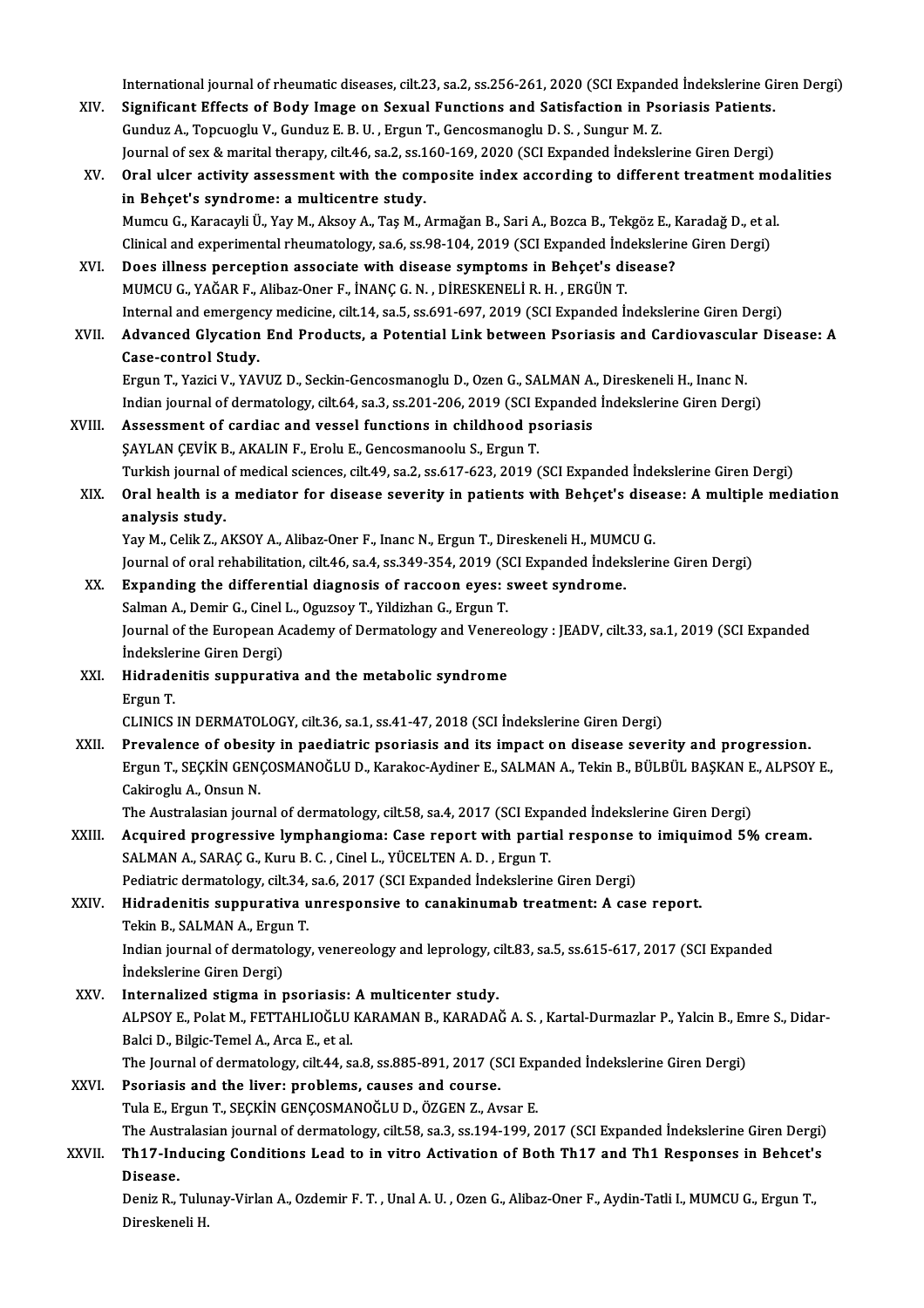|              | Immunological investigations, cilt.46, sa.5, ss.518-525, 2017 (SCI Expanded Indekslerine Giren Dergi)                                                                                 |
|--------------|---------------------------------------------------------------------------------------------------------------------------------------------------------------------------------------|
| XXVIII.      | Efficacy, safety and drug survival of conventional agents in pediatric psoriasis: A multicenter, cohort<br>study.                                                                     |
|              | Ergun T., SEÇKİN GENÇOSMANOĞLU D., ALPSOY E., BÜLBÜL BAŞKAN E., Saricam M. H., SALMAN A., Onsun N.,<br>Sarioz A                                                                       |
|              | The Journal of dermatology, cilt.44, sa.6, ss.630-634, 2017 (SCI Expanded İndekslerine Giren Dergi)                                                                                   |
| XXIX.        | Infliximab-induced cutaneous eruption resembling pityriasis rubra pilaris in a patient with                                                                                           |
|              | Takayasu's arteritis.                                                                                                                                                                 |
|              | SALMAN A., Sonmez Y., Sahin H., Unal A. U., Direskeneli H., Cinel L., Ergun T.<br>Dermatologic therapy, cilt.30, sa.3, 2017 (SCI Expanded İndekslerine Giren Dergi)                   |
| XXX.         | Bullous Sweet's Syndrome: Report of an Atypical Case Presenting with Ring-Like, Figurate Lesions.                                                                                     |
|              | SALMAN A., Berenjian A., Eser A., Kaymakci F. D., Cinel L., ATAGÜNDÜZ I., Yucelten D., Ergun T.                                                                                       |
|              | Turkish journal of haematology : official journal of Turkish Society of Haematology, cilt.34, sa.1, ss.118-119, 2017                                                                  |
|              | (SCI Expanded Indekslerine Giren Dergi)                                                                                                                                               |
| XXXI.        | Autoimmune progesterone dermatitis mimicking fixed drug eruption.                                                                                                                     |
|              | SALMAN A, Ergun T.                                                                                                                                                                    |
|              | Journal der Deutschen Dermatologischen Gesellschaft = Journal of the German Society of Dermatology : JDDG,<br>cilt.15, sa.2, ss.219-220, 2017 (SCI Expanded Indekslerine Giren Dergi) |
| XXXII.       | Autoimmun-Progesteron-Dermatitis, die ein fixes Arzneimittelexanthem vortäuscht.                                                                                                      |
|              | Salman A, Ergun T                                                                                                                                                                     |
|              | Journal der Deutschen Dermatologischen Gesellschaft = Journal of the German Society of Dermatology : JDDG,                                                                            |
|              | cilt.15, sa.2, ss.217-219, 2017 (SCI Expanded İndekslerine Giren Dergi)                                                                                                               |
| XXXIII.      | Tumor necrosis factor-alpha inhibitors for the treatment of psoriasis patients with liver cirrhosis: A                                                                                |
|              | report of four cases with a literature review.<br>Ergun T., SEÇKİN GENÇOSMANOĞLU D., SALMAN A., Qzgen Z., Ocak E. S., Avsar E., Imeryuz N.                                            |
|              | Indian journal of dermatology, venereology and leprology, cilt.83, sa.1, ss.55-59, 2017 (SCI Expanded Indekslerine                                                                    |
|              | Giren Dergi)                                                                                                                                                                          |
| <b>XXXIV</b> | Panniculitis in juvenile dermatomyositis: Report of a case and review of the published work.                                                                                          |
|              | SALMAN A., Kasapcopur O., Ergun T., Durmus Ucar A. N., Demirkesen C.                                                                                                                  |
|              | The Journal of dermatology, cilt.43, sa.8, ss.951-3, 2016 (SCI Expanded Indekslerine Giren Dergi)                                                                                     |
| <b>XXXV</b>  | Post-thrombotic syndrome and venous disease-specific quality of life in patients with vascular<br>Behçet's disease.                                                                   |
|              | Alibaz-Oner F., ALDAĞ B., Aldag M., Unal A. U., MÜTİŞ ALAN A., TOPTAŞ T., Ergun T., Direskeneli H.                                                                                    |
|              | Journal of vascular surgery. Venous and lymphatic disorders, cilt.4, sa.3, ss.301-6, 2016 (SCI Expanded                                                                               |
|              | Indekslerine Giren Dergi)<br>Another adverse effect of vemurafenib: Gingival hyperplasia.                                                                                             |
| XXXVI.       | SALMAN A., Tekin B., Koca S., Akgul Babacan N., YUMUK P. F., Ergun T.                                                                                                                 |
|              | The Journal of dermatology, cilt.43, sa.6, ss.706-7, 2016 (SCI Expanded İndekslerine Giren Dergi)                                                                                     |
| XXXVII.      | Interstitial Mycosis Fungoides With Lichen Sclerosus-Like Clinical and Histopathological Features.                                                                                    |
|              | Tekin B., Kempf W., SEÇKİN GENÇOSMANOĞLU D., Ergun T., Yucelten D., Demirkesen C.                                                                                                     |
|              | The American Journal of dermatopathology, cilt.38, sa.2, ss.138-43, 2016 (SCI Expanded İndekslerine Giren Dergi)                                                                      |
| XXXVIII.     | Atypical presentations of eosinophilic fasciitis.                                                                                                                                     |
|              | Ergun T., SEÇKİN GENÇOSMANOĞLU D., SALMAN A., Ocak E. S., YÜCELTEN A. D., Direskeneli H., Demirkesen C.,<br>EKİNCİ G., Bayik M.                                                       |
|              | Indian journal of dermatology, venereology and leprology, cilt.82, sa.1, ss.47-52, 2016 (SCI Expanded Indekslerine                                                                    |
|              | Giren Dergi)                                                                                                                                                                          |
| <b>XXXIX</b> | Gómez-López-Hernández Syndrome: A Rare Cause of Bilateral Nonscarring Alopecia.                                                                                                       |
|              | Saricam M. H., Tekin B., ÜNVER O., EKİNCİ G., Ergun T.                                                                                                                                |
|              | Pediatric dermatology, cilt.32, sa.6, 2015 (SCI Expanded İndekslerine Giren Dergi)                                                                                                    |
| XL.          | H syndrome: a multifaceted histiocytic disorder with hyperpigmentation and hypertrichosis.                                                                                            |
|              | Tekin B., Atay Z., Ergun T., Can M., TÜNEY D., Babay S., Turan S., BEREKET A., Zlotogorski A., Molho-Pessach V.                                                                       |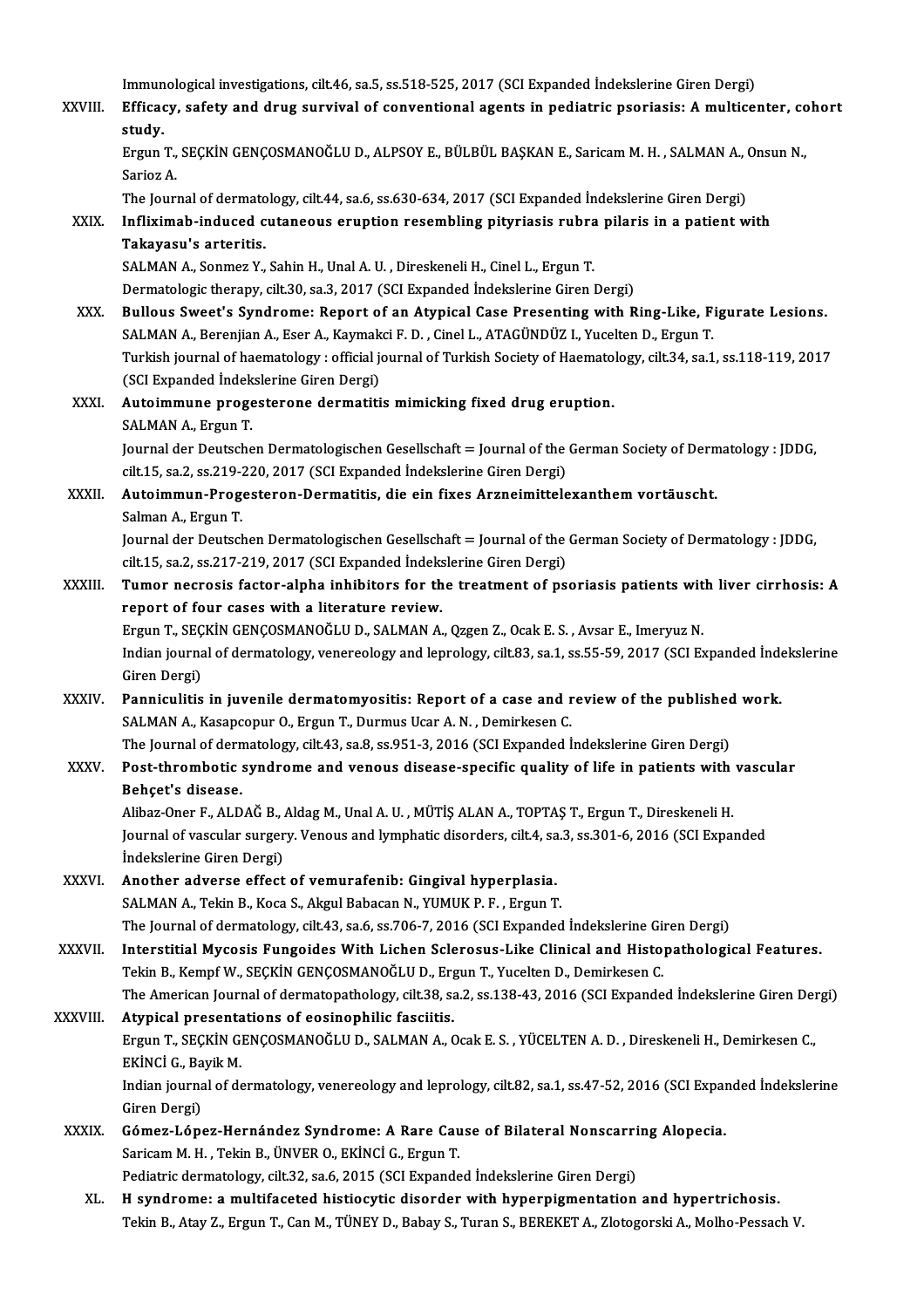Acta dermato-venereologica, cilt.95, sa.8, ss.1021-3, 2015 (SCI Expanded İndekslerine Giren Dergi)<br>Assessment of left etnial volume and function in patients with pseriesis by using neal tit

XLI. Assessment of left atrial volume and function in patients with psoriasis by using real time three-Acta dermato-venereologica, cilt.95,<br>Assessment of left atrial volume<br>dimensional echocardiography.<br>Atas H. KEDEZ A. Borbay M. SECKU Assessment of left atrial volume and function in patients with psoriasis by using real time three-<br>dimensional echocardiography.<br>Atas H., KEPEZ A., Bozbay M., SEÇKİN GENÇOSMANOĞLU D., Cincin A., SÜNBÜL M., Bozbay A.Y. , Da

di<mark>mensi</mark><br>Atas H., I<br>Ergun T.<br>Wiener l Atas H., KEPEZ A., Bozbay M., SEÇKİN GENÇOSMANOĞLU D., Cincin A., SÜNBÜL M., Bozbay A. Y. , Darvishova R.,<br>Ergun T.<br>Wiener klinische Wochenschrift, cilt.127, sa.21-22, ss.858-863, 2015 (SCI Expanded İndekslerine Giren Derg

- Ergun T.<br>Wiener klinische Wochenschrift, cilt.127, sa.21-22, ss.858-863, 2015 (SCI Expanded Indekslerine Gii<br>XLII. Unilateral cutaneous vasculitis: An uncommon presentation and a possible explanation<br>Tekin B. SALMAN A. Tug Wiener klinische Wochenschrift, cilt.127, sa.21-22, ss.858-863, 2015 (SCI Expanded İndekslerine<br>Unilateral cutaneous vasculitis: An uncommon presentation and a possible explanation<br>Tekin B., SALMAN A., Tuglular S., Guler D Unilateral cutaneous vasculitis: An uncommon presentation and a possible explanation<br>Tekin B., SALMAN A., Tuglular S., Guler D., Ozen G., Direskeneil H., Ayranci F. G. , Cinel L., Ergun T.<br>Indian Journal of Dermatology, Ve Tekin B., SALMAN A., Tuglu<br>Indian Journal of Dermato<br>İndekslerine Giren Dergi)<br>Tofositinih versus otan Indian Journal of Dermatology, Venereology and Leprology, cilt.81, sa.5, ss.518-519, 2015 (SCI Expanded<br>
indekslerine Giren Dergi)<br>
XLIII. Tofacitinib versus etanercept or placebo in moderate-to-severe chronic plaque psori
- Indekslerine Giren Dergi)<br>Tofacitinib versus etanercept or<br>randomised non-inferiority trial<br>Van De Karkbof B.C.M., Strabel B. K Tofacitinib versus etanercept or placebo in moderate-to-severe chronic plaque psoriasis: a phase 3<br>randomised non-inferiority trial<br>Van De Kerkhof P. C. M. , Strohal R., Kubanov A., Valenzuela F., Lee J., Yakusevich V., Ch

randomised non-inferiority trial<br>Van De Kerkhof P. C. M. , Strohal R., Kubanov A., Valenzuela F., Lee J., Yakusevich V., Chimenti S., Papacharalambous<br>J., Proulx J., Gupta P., et al. Van De Kerkhof P. C. M. , Strohal R., Kubanov A., Valenzuela F., Lee J., Yakuso<br>J., Proulx J., Gupta P., et al.<br>LANCET, cilt.386, sa.9993, ss.552-561, 2015 (SCI İndekslerine Giren Dergi)<br>Cutanoous leishmanissis mimisking y

- XLIV. Cutaneous leishmaniasis mimicking verrucous carcinoma: A case with an unusual clinical course. LANCET, cilt.386, sa.9993, ss.552-561, 2015 (SCI İndekslerine Giren Dergi)<br>Cutaneous leishmaniasis mimicking verrucous carcinoma: A case with a<br>Selman A., YÜCELTEN A. D. , SEÇKİN GENÇOSMANOĞLU D., Ergun T., Demircay Z.<br>Ind Indian journal of dermatology, venereology and leprology, cilt.81, sa.4, ss.392-4, 2015 (SCI Expanded İndekslerine<br>Giren Dergi) Selman A., YÜCELTEN A. D., SEÇKİN GENÇOSMANOĞLU D., Ergun T., Demircay Z. Indian journal of dermatology, venereology and leprology, cilt.81, sa.4, ss.392-4, 2015 (SCI Expanded Indek<br>Giren Dergi)<br>XLV. Assessment of arterial stiffness and cardiovascular hemodynamics by oscillometric method in
- Giren Dergi)<br>Assessment of arterial stiffness and cardiovascul<br>psoriasis patients with normal cardiac functions.<br>SÜNPÜL M. SECKİN CENCOSMANOČLU D. Durmus E. Ö Assessment of arterial stiffness and cardiovascular hemodynamics by oscillometric method in<br>psoriasis patients with normal cardiac functions.<br>SÜNBÜL M., SEÇKİN GENÇOSMANOĞLU D., Durmus E., ÖZGEN Z., Bozbay M., Bozbay A., K psoriasis patients with normal cardiac functions.<br>SÜNBÜL M., SEÇKİN GENÇOSMANOĞLU D., Durmus E., ÖZGEN Z., Bozbay M., Bozbay A., Kivrak T., Oguz M., SARI İ.,<br>Ergun T., et al. SÜNBÜL M., SEÇKİN GENÇOSMANOĞLU D., Durmus E., ÖZGEN Z., Bozbay M., Bozbay A., Ki<br>Ergun T., et al.<br>Heart and vessels, cilt.30, sa.3, ss.347-54, 2015 (SCI Expanded İndekslerine Giren Dergi)<br>Beaudenornburia in a poritoneal d

- Ergun T., et al.<br>Heart and vessels, cilt.30, sa.3, ss.347-54, 2015 (SCI Exp<br>XLVI. Pseudoporphyria in a peritoneal dialysis patient.<br>VELIOČLUA, Frgun T. Ozoper C. Heart and vessels, cilt.30, sa.3, ss.<br>Pseudoporphyria in a peritor<br>VELİOĞLU A., Ergun T., Ozener C.<br>Peritoneal dialysis international .
	-

Pseudoporphyria in a peritoneal dialysis patient.<br>VELİOĞLU A., Ergun T., Ozener C.<br>Peritoneal dialysis international : journal of the International Society for Peritoneal Dialysis, cilt.35, sa.2, ss.234-5,<br>2015 (SCL Expand VELİOĞLU A., Ergun T., Ozener C.<br>Peritoneal dialysis international : journal of the<br>2015 (SCI Expanded İndekslerine Giren Dergi)<br>The rick of tubergulogis in nationts with n Peritoneal dialysis international : journal of the International Society for Peritoneal Dialysis, cilt.35, sa.2, ss.234-<br>2015 (SCI Expanded Indekslerine Giren Dergi)<br>XLVII. The risk of tuberculosis in patients with psorias

2015 (SCI Expanded İndekslerine Giren Dergi)<br>The risk of tuberculosis in patients with psoriasis treated with anti-tumor necrosis factor agents.<br>Ergun T., SEÇKİN GENÇOSMANOĞLU D., BÜLBÜL BAŞKAN E., Onsun N., ÖZGEN Z., Unal TI<br>En<br>In Ergun T., SEÇKİN GENÇOSMANOĞLU D., BÜLBÜL BAŞKAN E., Onsun N., ÖZGEN Z., Unalan P., ALPSOY E., KAI<br>S.<br>International journal of dermatology, cilt.54, sa.5, ss.594-9, 2015 (SCI Expanded İndekslerine Giren Dergi)<br>Unmet need i

S.<br>International journal of dermatology, cilt.54, sa.5, ss.594-9, 2015 (SCI Expanded Indekslerine Giren Dergi)<br>XLVIII. Unmet need in Behcet's disease: most patients in routine follow-up continue to have oral ulcers.<br>Aliber Alibaz-Oner F., MUMCU G., Kubilay Z., Ozen G., Celik G., Karadeniz A., Can M., Oner S.Y., Inanc N., Atagunduz P., et al. Unmet need in Behcet's disease: most patients in routine follow-up continue to have oral ulcers. Clinical rheumatology, cilt.33, sa.12, ss.1773-6, 2014 (SCI Expanded Indekslerine Giren Dergi)

### XLIX. A new Mucocutaneous Activity Index for Behçet's disease.<br>MUMCU G., Inanc N., Taze A., Ergun T., DİRESKENELİ R. H. A new Mucocutaneous Activity Index for Behçet's disease.<br>MUMCU G., Inanc N., Taze A., Ergun T., DİRESKENELİ R. H.<br>Clinical and experimental rheumatology, cilt.32, sa.4 Suppl 84, 2014 (SCI Expanded İndekslerine Giren Dergi)

MUMCU G., Inanc N., Taze A., Ergun T., DİRESKENELİ R. H.<br>Clinical and experimental rheumatology, cilt.32, sa.4 Suppl 84, 2014 (SCI Expanded Indekslerine Giren Dergi)<br>L. Evaluation of asymptomatic venous disease by venous D Clinical and experimental rheumatology, cilt.32, sa<br>Evaluation of asymptomatic venous disease<br>Behcet's disease without overt thrombosis.<br>Alibaz Oper E. Karatay E. Alminar L.N., Ergun T. Evaluation of asymptomatic venous disease by venous Doppler ultrasonography in patients with<br>Behcet's disease without overt thrombosis.<br>Alibaz-Oner F., Karatay E., Akpinar I.N., Ergun T., Direskeneli H. Behcet's disease without overt thrombosis.<br>Alibaz-Oner F., Karatay E., Akpinar I. N. , Ergun T., Direskeneli H.<br>Clinical rheumatology, cilt.33, sa.2, ss.277-80, 2014 (SCI Expanded İndekslerine Giren Dergi)<br>Effects of egith

### Alibaz-Oner F., Karatay E., Akpinar I. N. , Ergun T., Direskeneli H.<br>Clinical rheumatology, cilt.33, sa.2, ss.277-80, 2014 (SCI Expanded İndekslerine Giren Dergi)<br>LI. Effects of azithromycin on intracellular cytokine respo Clinical rheumatolo<br>Effects of azithro<br>Behçet's disease.<br>MUMCU C. Inana N Effects of azithromycin on intracellular cytokine responses and mucocutaneous n<br>Behçet's disease.<br>MUMCU G., Inanc N., Ozdemir F.T. , Tulunay A., Eksioglu-Demiralp E., Ergun T., Direskeneli H.<br>International journal of derma

Behçet's disease.<br>MUMCU G., Inanc N., Ozdemir F. T. , Tulunay A., Eksioglu-Demiralp E., Ergun T., Direskeneli H.<br>International journal of dermatology, cilt.52, sa.12, ss.1561-6, 2013 (SCI Expanded İndekslerine Giren Dergi)

### MUMCU G., Inanc N., Ozdemir F. T. , Tulunay A., Eksioglu-Demiralp E., Ergun T., Direskeneli H.<br>International journal of dermatology, cilt.52, sa.12, ss.1561-6, 2013 (SCI Expanded Indekslerine Giren Dergi)<br>LII. Widespread p International journa<br>Widespread psori<br>adverse reaction.<br>Ozen G. Exsun T. Ov Widespread psoriasis induced by rituximab in<br>adverse reaction.<br>Ozen G., Ergun T., Oner S.Y. , Demirkesen C., Inanc N.<br>Jaint bone spine, silt 80, se 5 se 545,7, 2012 (SCI Eur

adverse reaction.<br>Ozen G., Ergun T., Oner S. Y. , Demirkesen C., Inanc N.<br>Joint bone spine, cilt.80, sa.5, ss.545-7, 2013 (SCI Expanded İndekslerine Giren Dergi)

LIII. Salivary levels of HNP 1-3 are related to oral ulcer activity in Behçet's disease.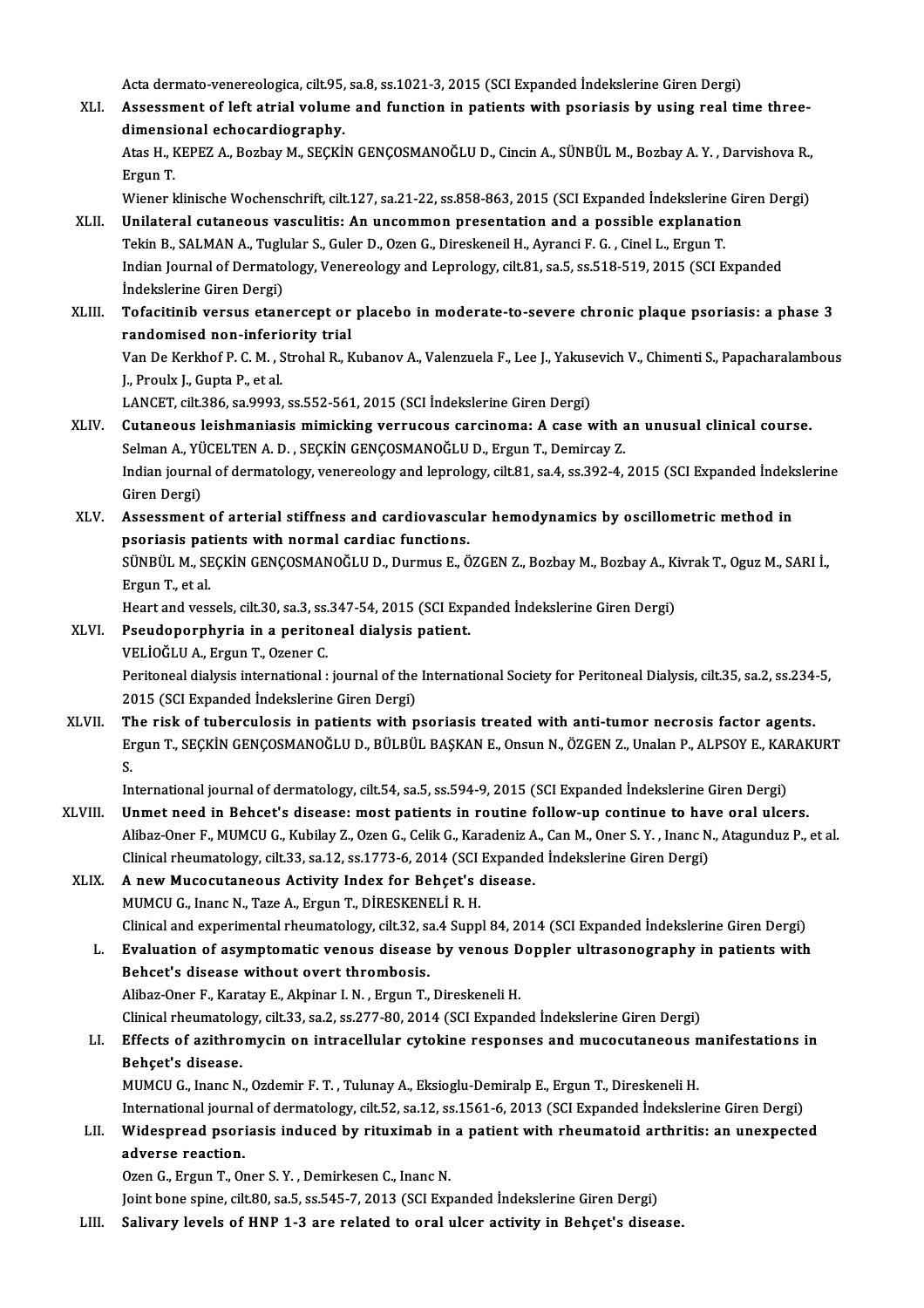MUMCU G., Cimilli H., Karacayli U., Inanc N., Ture-Ozdemir F., Eksioglu-Demiralp E., Ergun T., Direskeneli H.<br>International ieurnal of dermatelegy, silt 52, se 10, se 1108, 201, 2012 (SCL Eunanded Indekslering Giron E MUMCU G., Cimilli H., Karacayli U., Inanc N., Ture-Ozdemir F., Eksioglu-Demiralp E., Ergun T., Direskeneli H.<br>International journal of dermatology, cilt.52, sa.10, ss.1198-201, 2013 (SCI Expanded İndekslerine Giren Dergi)<br> MUMCU G., Cimilli H., Karacayli U., Inanc N., Ture-Ozdemir F., Eksioglu-Demiralp E., Ergun T., Direskeneli H.<br>International journal of dermatology, cilt.52, sa.10, ss.1198-201, 2013 (SCI Expanded Indekslerine Giren D<br>LIV.

International journal of dermatology, cilt.52, sa.10, ss.1198-201, 2013 (SCI Expanded Indekslerine Giren Dergi)<br>TIR-domain-containing adaptor protein gene TIRAP S180L polymorphism is not increased in<br>Behçet's disease patie TIR-domain-containing adaptor protein gene TIRAP S180L polymorphism is not increased in<br>Behçet's disease patients in two ethnic cohorts.<br>Turunc G., Coskun D., Alibaz-Oner F., Coit P., Duzgun N., Alpsoy E., Yentur S. P. , S Be<br>Tu<br>al.

Turunc G., Coskun D., Alibaz-Oner F., Coit P., Duzgun N., Alpsoy E., Yentur S. P. , Salvarani C., Casali B., Koetter I.,<br>al.<br>Clinical and experimental rheumatology, cilt.31, sa.3 Suppl 77, ss.54-6, 2013 (SCI Expanded İndek al.<br>Clinical and experimental rheumatology, cilt.31, sa.3 Suppl 77, ss.54-6, 2013 (SCI Expanded İndekslerine Giren<br>Dergi)

- LV. Salivary levels of antimicrobial peptides Hnp 1-3, Ll-37 and S100 in Behcet's disease. Dergi)<br>Salivary levels of antimicrobial peptides Hnp 1-3, Ll-37 and S100 in Behcet's disease.<br>MUMCU G., Cimilli H., Karacayli U., Inanc N., Ture-Ozdemir F., Eksioglu-Demiralp E., Ergun T., Direskeneli H.<br>Archives of eral b Salivary levels of antimicrobial peptides Hnp 1-3, Ll-37 and S100 in Behcet's disea<br>MUMCU G., Cimilli H., Karacayli U., Inanc N., Ture-Ozdemir F., Eksioglu-Demiralp E., Ergun T., Di<br>Archives of oral biology, cilt.57, sa.6, MUMCU G., Cimilli H., Karacayli U., Inanc N., Ture-Ozdemir F., Eksioglu-Demiralp E., Ergun<br>Archives of oral biology, cilt.57, sa.6, ss.642-6, 2012 (SCI Expanded Indekslerine Giren De<br>LVI. Isotretinoin has no negative effec
- Archives of oral biology, cilt.57, sa.6, ss.642-6, 2012 (SCI Expanded Indekslerine Giren Dergi)<br>LVI. Isotretinoin has no negative effect on attention, executive function and mood.<br>Ergun T., Seckin D., Ozaydin N., Bakar O., Isotretinoin has no negative effect on attention, executive function and mood.<br>Ergun T., Seckin D., Ozaydin N., Bakar O., Comert A., Atsu N., Demircay Z., Yoney H., Zaimoglu S.<br>Journal of the European Academy of Dermatolog Ergun T., Seckin D., Ozaydin N., Bakar<br>Journal of the European Academy of<br>Expanded İndekslerine Giren Dergi)<br>A sermesite index for determini Journal of the European Academy of Dermatology and Venereology : JEADV, cilt.26, sa.4, ss.431-9, 2012 (SCI<br>Expanded Indekslerine Giren Dergi)<br>LVII. A composite index for determining the impact of oral ulcer activity in Beh

## Expanded Indekslerine Giren Dergi)<br>A composite index for determining the impact of oral ulcer activity in Behcet's disease and recurrent<br>aphthous stomatitis.

MUMCU G., Sur H., Inanc N., Karacayli U., Cimilli H., ŞİŞMAN KİTAPÇI N., Ergun T., Direskeneli H. aphthous stomatitis.<br>MUMCU G., Sur H., Inanc N., Karacayli U., Cimilli H., ŞİŞMAN KİTAPÇI N., Ergun T., Direskeneli H.<br>Journal of oral pathology & medicine : official publication of the International Association of Oral Pa MUMCU G., Sur H., Inanc N., Karacayli U., Cimilli H., ŞİŞMAN KİTAPÇI N., Ergun T., Direskeneli H.<br>Journal of oral pathology & medicine : official publication of the International Association of Oral Pathologists and<br>the Am Journal of oral pathology & medicine : official publication of the International Association of Oral Patholog<br>the American Academy of Oral Pathology, cilt.38, sa.10, ss.785-91, 2009 (SCI Expanded Indekslerine Giren<br>LVIII.

the American Academy of Oral Pathology, cilt.38, sa.10, ss.785-91, 2009 (SCI Expanded Indekslerine Giren Dergi)<br>Can topical calcipotriol be a treatment alternative in actinic keratoses? A preliminary report.<br>Seckin D., Cer Can topical calcipotriol be a treatment alternative in actinic keratoses? A preliminary report.<br>Seckin D., Cerman A. A. , Yildiz A., Ergun T.<br>Journal of drugs in dermatology : JDD, cilt.8, sa.5, ss.451-4, 2009 (SCI Expande

Seckin D., Cerman A. A. , Yildiz A., Ergun T.<br>Journal of drugs in dermatology : JDD, cilt.8, sa.5, ss.451-4, 2009 (SCI Expanded İndekslerine Giren Dergi)<br>LIX. Oral health and related quality of life status in patients **Journal of drugs in<br>Oral health and r<br>Behcet's disease.**<br>Mumau C. Niari S. ( Oral health and related quality of life status in patients from UK and Turkey: a comparative study<br>Behcet's disease.<br>Mumcu G., Niazi S., Stewart J., Hagi-Pavli E., Gokani B., Seoudi N., Ergun T., Yavuz S., Stanford M., For

Behcet's disease.<br>Mumcu G., Niazi S., Stewart J., Hagi-Pavli E., Gokani B., Seoudi N., Ergun T., Yavuz S., Stanford M., Fortune F., et al.<br>Journal of oral pathology & medicine : official publication of the International As Mumcu G., Niazi S., Stewart J., Hagi-Pavli E., Gokani B., Seoudi N., Ergun T., Yavuz S., Stanford M., Fortune F., et al. Journal of oral pathology & medicine : official publication of the International Association of Oral Pathologists and<br>the American Academy of Oral Pathology, cilt.38, sa.5, ss.406-9, 2009 (SCI Expanded Indekslerine Giren D

the American Acade<br>Association of sa<br>Behçet's disease.<br>Mumau C. Inang N Association of salivary S. mutans colonisation an<br>Behçet's disease.<br>Mumcu G., Inanc N., Aydin S. Z. , Ergun T., Direskeneli H.<br>Clinicel and experimental rhoumatelegy, eilt 27, ee 2 Sur Behçet's disease.<br>Mumcu G., Inanc N., Aydin S. Z. , Ergun T., Direskeneli H.<br>Clinical and experimental rheumatology, cilt.27, sa.2 Suppl 53, 2009 (SCI Expanded İndekslerine Giren Dergi)<br>Serum Jontin Jovels, skin Jontin and

- Mumcu G., Inanc N., Aydin S. Z., Ergun T., Direskeneli H.<br>Clinical and experimental rheumatology, cilt.27, sa.2 Suppl 53, 2009 (SCI Expanded In<br>LXI. Serum leptin levels, skin leptin and leptin receptor expression in psoria Clinical and experimental rheumatology, cilt.27, sa.2 Suppl 53, 200<br>Serum leptin levels, skin leptin and leptin receptor expres<br>Cerman A. A., Bozkurt S., Sav A., Tulunay A., Elbasi M. O., Ergun T.<br>The Pritish journal of de Serum leptin levels, skin leptin and leptin receptor expression in psoriasis.<br>Cerman A. A. , Bozkurt S., Sav A., Tulunay A., Elbasi M. O. , Ergun T.<br>The British journal of dermatology, cilt.159, sa.4, ss.820-6, 2008 (SCI E Cerman A. A. , Bozkurt S., Sav A., Tulunay A., Elbasi M. O. , Ergun T.<br>The British journal of dermatology, cilt.159, sa.4, ss.820-6, 2008 (SCI Expanded Indeksland Extil. Skin manifestations of rheumatoid arthritis: a study
- The British journal of dermatology, cilt.159, sa.4, ss.820-6, 2008 (SCI Expand<br>Skin manifestations of rheumatoid arthritis: a study of 215 Turkish<br>Ergun T., Inanc N., Tuney D., Kotiloglu E. K. , Seckin D., Tetik C., Diresk Skin manifestations of rheumatoid arthritis: a study of 215 Turkish patients.<br>Ergun T., Inanc N., Tuney D., Kotiloglu E. K. , Seckin D., Tetik C., Direskeneli H.<br>International journal of dermatology, cilt.47, sa.9, ss.894-Ergun T., Inanc N., Tuney D., Kotiloglu E. K. , Seckin D., Tetik C., Direskeneli H.<br>International journal of dermatology, cilt.47, sa.9, ss.894-902, 2008 (SCI Expanded Indekslerine Giren De<br>LXIII. Serum levels of free heat

International journal of dermatology, cilt.47, sa.9, ss.894-902<br>Serum levels of free heat shock protein 70 and anti-H<br>Birtas-Atesoglu E., Inanc N., Yavuz S., Ergun T., Direskeneli H.<br>Clinical and experimental rhoumatology, Serum levels of free heat shock protein 70 and anti-HSP70 are elevated in Behçet's disease.<br>Birtas-Atesoglu E., Inanc N., Yavuz S., Ergun T., Direskeneli H.<br>Clinical and experimental rheumatology, cilt.26, sa.4 Suppl 50, 2 Birtas-Atesoglu E., Inanc N., Yavuz S., Ergun T., Direskeneli H.<br>Clinical and experimental rheumatology, cilt.26, sa.4 Suppl 50, 2008 (SCI Expanded Indekslerin<br>LXIV. Thalidomide has both anti-inflammatory and regulatory ef

Clinical and experimental rheumatology, cilt.26, sa.4 Suppl 50, 2008 (SC<br>Thalidomide has both anti-inflammatory and regulatory effects<br>Direskeneli H., Ergun T., Yavuz S., Hamuryudan V., Eksioglu-Demiralp E.<br>Clinical rheuma Thalidomide has both anti-inflammatory and regulatory effects in Behcet's disea<br>Direskeneli H., Ergun T., Yavuz S., Hamuryudan V., Eksioglu-Demiralp E.<br>Clinical rheumatology, cilt.27, sa.3, ss.373-5, 2008 (SCI Expanded İnd Direskeneli H., Ergun T., Yavuz S., Hamuryudan V., Eksioglu-Demiralp E.<br>Clinical rheumatology, cilt.27, sa.3, ss.373-5, 2008 (SCI Expanded Indek:<br>LXV. Successful use of etanercept in type I pityriasis rubra pilaris.<br>Seckin Clinical rheumatology, cilt.27, sa.3, ss.373-5, 2008 (SCI Expanded Indekslerine Giren Dergi)

The British journal of dermatology, cilt.158, sa.3, ss.642-4, 2008 (SCI Expanded Indekslerine Giren Dergi)

Seckin D., Tula E., Ergun T.<br>The British journal of dermatology, cilt.158, sa.3, ss.642-4, 2008 (SCI Expanded İndekslerine Giren Dergi)<br>LXVI. The assessment of oral health-related quality of life by factor analysis in pati The British journal of dermatology, cilt.158, sa.3,<br>The assessment of oral health-related quali<br>disease and recurrent aphthous stomatitis.<br>Mumay C. Houren O. Oraln D. O. Jaana N. Vouya The assessment of oral health-related quality of life by factor analy<br>disease and recurrent aphthous stomatitis.<br>Mumcu G., Hayran O., Ozalp D. O. , Inanc N., Yavuz S., Ergun T., Direskeneli H.<br>Journal of and nathology & mo

disease and recurrent aphthous stomatitis.<br>Mumcu G., Hayran O., Ozalp D. O. , Inanc N., Yavuz S., Ergun T., Direskeneli H.<br>Journal of oral pathology & medicine : official publication of the International Association of Ora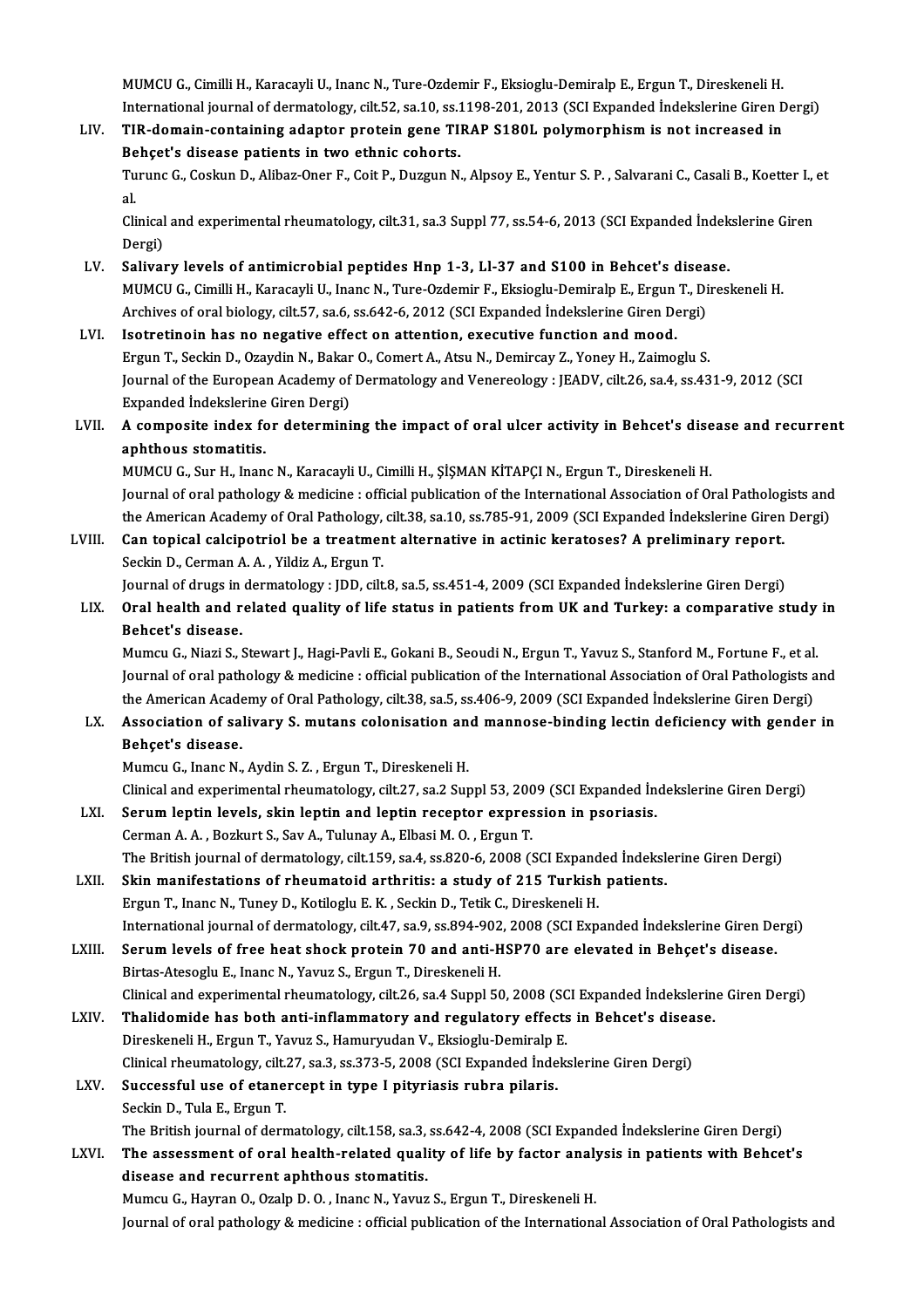the American Academy of Oral Pathology, cilt.36, sa.3, ss.147-52, 2007 (SCI Expanded İndekslerine Giren Dergi)<br>Efficesy of eral flucenarale in the treatment of sebergheis dermetities e plasebe sentrelled study.

- the American Academy of Oral Pathology, cilt.36, sa.3, ss.147-52, 2007 (SCI Expanded İndekslerine Giren Dergi)<br>LXVII. Efficacy of oral fluconazole in the treatment of seborrheic dermatitis: a placebo-controlled study. the American Academy of Oral Pathology, cilt.36<br>Efficacy of oral fluconazole in the treatme<br>Coemert A., Bekiroglu N., Guerbuez O., Ergun T.<br>American journal of clinical dermatelegy, cilt 8. Efficacy of oral fluconazole in the treatment of seborrheic dermatitis: a placebo-controlled study.<br>Coemert A., Bekiroglu N., Guerbuez O., Ergun T.<br>American journal of clinical dermatology, cilt.8, sa.4, ss.235-8, 2007 (SC Coemert A., Bekiroglu N., Guerbuez O., Ergun T.<br>American journal of clinical dermatology, cilt.8, sa.4, ss.235-8, 2007 (SCI Expanded Indeksl<br>LXVIII. Prolidase deficiency associated with hemoglobin O trait and microcytic an
- American journal of clinical dermatology, cilt.8, sa.4, ss.235-8, 2007 (SC<br>Prolidase deficiency associated with hemoglobin 0 trait and mi<br>Aytug A., Ergun T., Ratip S., Elcioglu N., Gultepe M., Mercan E., Gurbuz O.<br>INTERNAT Prolidase deficiency associated with hemoglobin O trait and microcytic anemia<br>Aytug A., Ergun T., Ratip S., Elcioglu N., Gultepe M., Mercan E., Gurbuz O.<br>INTERNATIONAL JOURNAL OF DERMATOLOGY, cilt.45, sa.7, ss.867-868, 200 Aytug A, Ergun T., Ratip S., Elcioglu N., Gultepe M., Mercan E., Gurbuz O.<br>INTERNATIONAL JOURNAL OF DERMATOLOGY, cilt.45, sa.7, ss.867-868, 2006 (SCI Indekslerine<br>LXIX. Oral health related quality of life is affected by di
	- INTERNATIONAL JOURNAL OF DERMATOLOGY, cilt.45, sa.7, ss.867-868, 2006 (SCI İndekslerine<br>Oral health related quality of life is affected by disease activity in Behçet's disease.<br>Mumcu G., Inanc N., Ergun T., Ikiz K., Gunes Oral health related quality of life is affected by disease activity in Behçet's<br>Mumcu G., Inanc N., Ergun T., Ikiz K., Gunes M., Islek U., Yavuz S., Sur H., Atalay T., Dire<br>Oral diseases, cilt.12, sa.2, ss.145-51, 2006 (SC Mumcu G., Inanc N., Ergun T., Ikiz K., Gunes M., Islek U., Yavuz S., Su<br>Oral diseases, cilt.12, sa.2, ss.145-51, 2006 (SCI Expanded Indeksle<br>LXX. Intralesional tuberculin for treatment of refractory warts.<br>Evec S. Frgun T.
	- Oral diseases, cilt.12, sa.2, ss.14<br>Intralesional tuberculin for<br>Kus S., Ergun T., Gun D., Akin O.<br>Journal of the Euronean Asadel Intralesional tuberculin for treatment of refractory warts.<br>Kus S., Ergun T., Gun D., Akin O.<br>Journal of the European Academy of Dermatology and Venereology : JEADV, cilt.19, sa.4, ss.515-6, 2005 (SCI Expanded İndekslerine Giren Dergi) Journal of the European Academy of Dermatology and Venereology : JEADV, cilt.19, sa.4, ss.515-6, 200<br>Expanded Indekslerine Giren Dergi)<br>LXXI. TCR gamma delta (+) T-cell response to streptococcal antigens in patients with p
- Expanded İndekslerine Giren Dergi)<br>TCR gamma delta (+) T-cell response to streptococcal antig<br>Ergun T., Eksioglu-Demiralp E., Direskeneli H., Mumcu G., Gurbuz O.<br>Arshives of dermatelesisel researsh, silt 206, sa 11, sa 526 Ergun T., Eksioglu-Demiralp E., Direskeneli H., Mumcu G., Gurbuz O.<br>Archives of dermatological research, cilt.296, sa.11, ss.536-8, 2005 (SCI Expanded İndekslerine Giren Dergi)
- LXXII. Clinical and immunological effects of azithromycin in Behcet's disease. Mumcu G., Ergun T., Elbir Y., Eksioglu-Demiralp E., Yavuz S., Atalay T., Direskeneli H. Clinical and immunological effects of azithromycin in Behçet's disease.<br>Mumcu G., Ergun T., Elbir Y., Eksioglu-Demiralp E., Yavuz S., Atalay T., Direskeneli H.<br>Journal of oral pathology & medicine : official publication of Mumcu G., Ergun T., Elbir Y., Eksioglu-Demiralp E., Yavuz S., Atalay T., Direskeneli H.<br>Journal of oral pathology & medicine : official publication of the International Association of Oral Pathologists<br>the American Academy Journal of oral pathology & medicine : official publication of the International Association of 0<br>the American Academy of Oral Pathology, cilt.34, sa.1, ss.13-6, 2005 (SCI Expanded Indekslerir<br>LXXIII. Oral health is impair
- the American Academy of Oral Pathology, cilt.34, sa.1, ss.13-6, 2005 (SCI Expanded Indekslerine Giren Dergi)<br>Oral health is impaired in Behçet's disease and is associated with disease severity.<br>Mumcu G., Ergun T., Inanc N. Oral health is impaired in Behçet's disease and is associated with disease severity.<br>Mumcu G., Ergun T., Inanc N., Fresko I., Atalay T., Hayran O., Direskeneli H.<br>Rheumatology (Oxford, England), cilt.43, sa.8, ss.1028-33, Mumcu G., Ergun T., Inanc N., Fresko I., Atalay T., Hayran O., Direskeneli H.<br>Rheumatology (Oxford, England), cilt.43, sa.8, ss.1028-33, 2004 (SCI Expanded İndekslerine Giren Dergi)<br>LXXIV. Epidermolysis bullosa acquisita a
- Rheumatology (Oxford, Englan<br><mark>Epidermolysis bullosa acqu</mark><br>Bakar O., Demircay Z., Ergun T.<br>International iournal of dermat Epidermolysis bullosa acquisita associated with vitiligo, Graves' disease and nephrotic syndror<br>Bakar O., Demircay Z., Ergun T.<br>International journal of dermatology, cilt.43, sa.5, ss.378-80, 2004 (SCI Expanded İndekslerin Bakar O., Demircay Z., Ergun T.<br>International journal of dermatology, cilt.43, sa.5, ss.378-80, 2004 (SCI Expanded Indekslerine Giren Dergi)<br>LXXV. MEFV mutations are increased in Behçet's disease (BD) and are associated wi

#### involvement.

Atagunduz P., Ergun T., DİRESKENELİR. H.

Clinicaland experimental rheumatology, cilt.21, sa.4 Suppl30,2003 (SCIExpanded İndekslerineGirenDergi) Atagunduz P., Ergun T., DİRESKENELİ R. H.<br>Clinical and experimental rheumatology, cilt.21, sa.4 Suppl 30, 2003 (S<br>LXXVI. Low serum mannose-binding lectin levels in Behçet's disease.

- 
- Clinical and experimental rheumatology, cilt.21, sa.4<br>Low serum mannose-binding lectin levels in l<br>Inanc N., Birtas E., Yavuz S., Ergun T., Direskeneli H.<br>Advances in evnerimental medicine and biology, cilt Inanc N., Birtas E., Yavuz S., Ergun T., Direskeneli H.<br>Advances in experimental medicine and biology, cilt.528, ss.287-9, 2003 (SCI Expanded İndekslerine Giren Dergi) LXXVII. HSP 60 expression in mucocutaneous lesions of Behçet's disease.

ErgunT., InceU.,Eksioglu-DemiralpE.,DireskeneliH.,GurbuzO.,Gurses L.,Aker F.,AkogluT. HSP 60 expression in mucocutaneous lesions of Behçet's disease.<br>Ergun T., Ince U., Eksioglu-Demiralp E., Direskeneli H., Gurbuz O., Gurses L., Aker F., Akoglu T.<br>Journal of the American Academy of Dermatology, cilt.45, sa. Ergun<br>Journal<br>Dergi)<br>Noutre Journal of the American Academy of Dermatolo<br>Dergi)<br>LXXVIII. Neutrophil activation in Behçet's disease.<br>Elgisch: Demiraln E. Dipesyspuri i.p. H. Viber Dergi)<br>Neutrophil activation in Behçet's disease.<br>Eksioglu-Demiralp E., DİRESKENELİ R. H. , Kibaroglu A., Yavuz S., Ergun T., Akoglu T.

Clinical and experimental rheumatology, cilt.19, sa.5 Suppl 24, 2001 (SCI Expanded İndekslerine Giren Dergi)

Eksioglu-Demiralp E., DİRESKENELİ R. H. , Kibaroglu A., Yavuz S., Ergun T., Akoglu T.<br>Clinical and experimental rheumatology, cilt.19, sa.5 Suppl 24, 2001 (SCI Expanded Indeksle<br>LXXIX. Wegener's granulomatosis presenting a Clinical and experimental rheumatology, cilt.19, sa.5 S.<br>Wegener's granulomatosis presenting as neutr<br>Gurses L., Yucelten D., Comert A., Ergun T., Gurbuz O.<br>The Pritish journal of dermatology, cilt.143, sa.1, sc.3. Wegener's granulomatosis presenting as neutrophilic dermatosis: a case report.<br>Gurses L., Yucelten D., Comert A., Ergun T., Gurbuz O.<br>The British journal of dermatology, cilt.143, sa.1, ss.207-9, 2000 (SCI Expanded İndeksl

### Gurses L., Yucelten D., Comert A., Ergun T., Gurbuz O.<br>The British journal of dermatology, cilt.143, sa.1, ss.207-9, 2000 (SCI Expanded Indekslerine Giren Dergi)<br>LXXX. T cell responses to 60/65 kDa heat shock protein deriv The British journal of dermatology, cilt.143, sa.1, ss.207-9, 2000 (SCI Expanded Indekslerine Giren Dergi) T cell responses to 60/65 kDa heat shock protein derived peptides in Turkish patients with I disease.<br>Direskeneli H T cell responses to 60/65 kDa heat shock protein derived peptides in Turkis<br>disease.<br>Direskeneli H., Eksioglu-Demiralp E., Yavuz S., Ergun T., Shinnick T., Lehner T., Akoglu T.<br>The Journal of rhoumatelegy, silt 27, se 2, s

disease.<br>Direskeneli H., Eksioglu-Demiralp E., Yavuz S., Ergun T., Shinnick T., Lehner T., Akoglu T.<br>The Journal of rheumatology, cilt.27, sa.3, ss.708-13, 2000 (SCI Expanded İndekslerine Giren Dergi)<br>Oligaslanal T. sall e Direskeneli H., Eksioglu-Demiralp E., Yavuz S., Ergun T., Shinnick T., Lehr<br>The Journal of rheumatology, cilt.27, sa.3, ss.708-13, 2000 (SCI Expande<br>LXXXI. Oligoclonal T cell expansions in patients with Behçet's disease.<br>D

## The Journal of rheumatology, cilt.27, sa.3, ss.708-13, 2000 (SCI Expanded Inde<br>Oligoclonal T cell expansions in patients with Behçet's disease.<br>Direskeneli H., Eksioglu-Demiralp E., Kibaroglu A., Yavuz S., Ergun T., Akoglu Oligoclonal T cell expansions in patients with Behçet's disease.<br>Direskeneli H., Eksioglu-Demiralp E., Kibaroglu A., Yavuz S., Ergun T., Akoglu T.<br>Clinical and experimental immunology, cilt.117, sa.1, ss.166-70, 1999 (SCI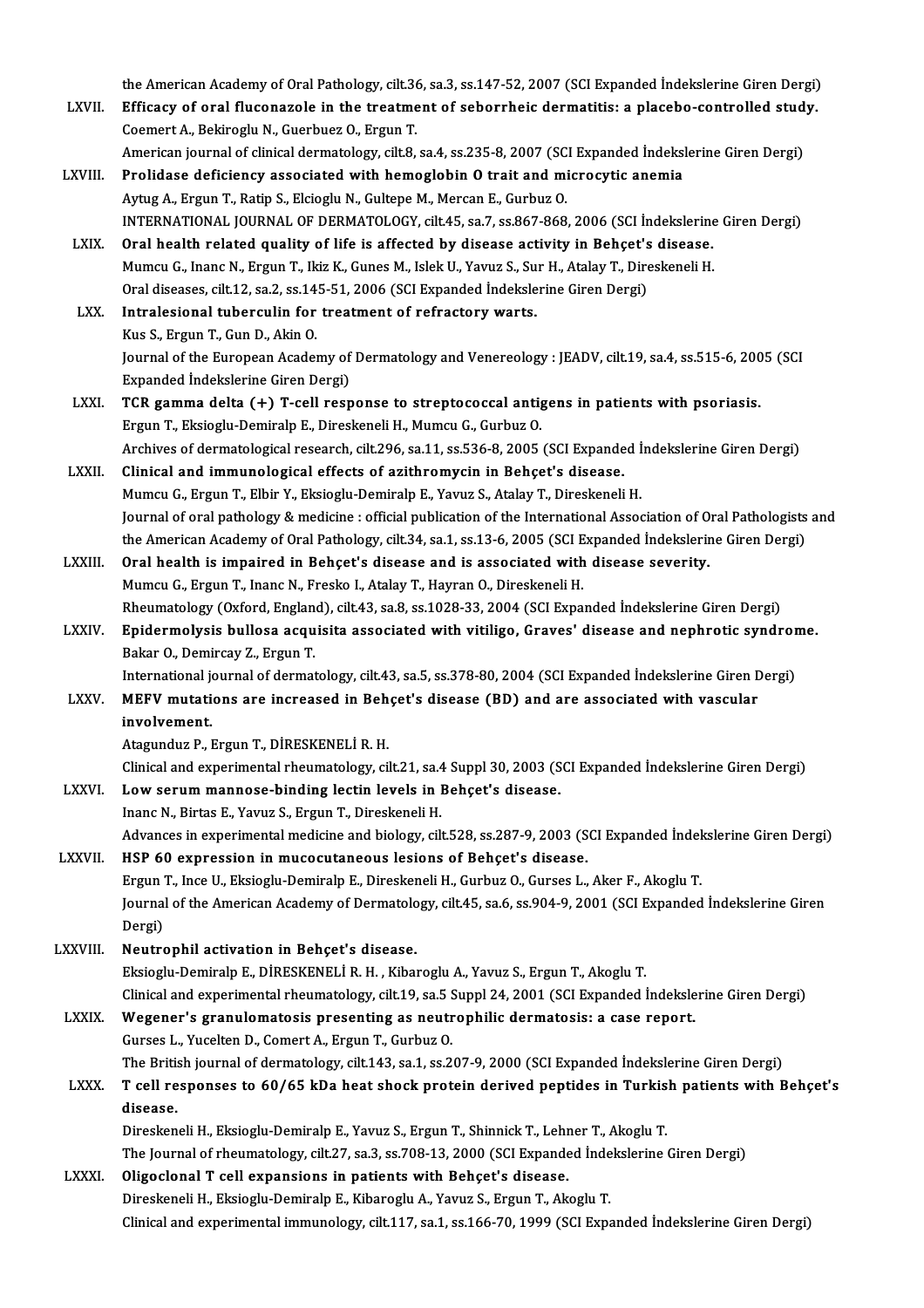| <b>LXXXII.</b>   | Ecthyma gangrenosum.                                                                                                                                     |
|------------------|----------------------------------------------------------------------------------------------------------------------------------------------------------|
|                  | Gucluer H., Ergun T., Demircay Z.                                                                                                                        |
|                  | International journal of dermatology, cilt.38, sa.4, ss.299-302, 1999 (SCI Expanded İndekslerine Giren Dergi)                                            |
| LXXXIII.         | Increased CD4+CD16+ and CD4+CD56+ T cell subsets in Behçet's disease.                                                                                    |
|                  | Eksioglu-Demiralp E., DİRESKENELİ R. H., Ergun T., Fresko I., Akoglu T.                                                                                  |
|                  | Rheumatology international, cilt.19, sa.1-2, ss.23-6, 1999 (SCI Expanded İndekslerine Giren Dergi)                                                       |
| <b>LXXXIV</b>    | The histopathology of pathergy: a chronologic study of skin hyperreactivity in Behcet's disease<br>Ergun T., Gurbuz O., Harvell J., Jorizzo J., White W. |
|                  | INTERNATIONAL JOURNAL OF DERMATOLOGY, cilt.37, sa.12, ss.929-933, 1998 (SCI İndekslerine Giren Dergi)                                                    |
| <b>LXXXV</b>     | Skin hyperreactivity of Behçet's patients (pathergy reaction) is also positive in interferon alpha-                                                      |
|                  | treated chronic myeloid leukaemia patients, indicating similarly altered neutrophil functions in both                                                    |
|                  | disorders.                                                                                                                                               |
|                  | Budak-Alpdoğan T., Demirçay Z., Alpdoğan Ö., DİRESKENELİ R. H., Ergun T., Öztürk A., Günay A., Yavuz Ş., Üskent N.,<br>Akoğlu T.                         |
|                  | British journal of rheumatology, cilt.37, sa.11, ss.1148-51, 1998 (SCI Expanded Indekslerine Giren Dergi)                                                |
| <b>LXXXVI</b>    | Phagocytosis and oxidative burst by neutrophils in patients with recurrent furunculosis.                                                                 |
|                  | Demirçay Z., Ekşioğlu-Demiralp E., Ergun T., Akoğlu T.                                                                                                   |
|                  | The British journal of dermatology, cilt.138, sa.6, ss.1036-8, 1998 (SCI Expanded Indekslerine Giren Dergi)                                              |
| LXXXVII.         | Histopathologic features of the spontaneous pustular lesions of Behcet's syndrome                                                                        |
|                  | Ergun T., Gurbuz O., Dogusoy G., Mat C., Yazici H.                                                                                                       |
|                  | INTERNATIONAL JOURNAL OF DERMATOLOGY, cilt.37, sa.3, ss.194-196, 1998 (SCI İndekslerine Giren Dergi)                                                     |
| <b>LXXXVIII.</b> | Topical cyclosporine-A for treatment of oral ulcers of Behçet's syndrome.                                                                                |
|                  | Ergun T., Gürbüz O., Yurdakul S., Hamuryudan V., Bekiroğlu N., Yazici H.                                                                                 |
|                  | International journal of dermatology, cilt.36, sa.9, ss.720, 1997 (SCI Expanded İndekslerine Giren Dergi)                                                |
| LXXXIX.          | Behcet's disease in patients with chronic myelogenous leukemia: Possible role of interferon-alpha                                                        |
|                  | treatment in the occurrence of Behcet's symptoms                                                                                                         |
|                  | BudakAlpdogan T., Demircay Z., Alpdogan O., DİRESKENELİ R. H., Ergun T., Bayik M., Akoglu T.                                                             |
|                  | ANNALS OF HEMATOLOGY, cilt.74, sa.1, ss.45-48, 1997 (SCI Indekslerine Giren Dergi)                                                                       |
| XC.              | Re-evaluation of skin-explant model in graft-versus-host disease prediction.                                                                             |
|                  | Sahin S., Akoğlu T. F., Gürbüz O., Ergun T., Küllü S., Sav A., Ahiskali R., Tüzüner N., Doğusoy G.                                                       |
|                  | Clinical transplantation, cilt.9, sa.5, ss.370-4, 1995 (SCI Expanded Indekslerine Giren Dergi)                                                           |
| XCI.             | PARTIAL LIPODYSTROPHY                                                                                                                                    |
|                  | GURBUZ O., YUCELTEN D., ERGUN T., KHALILAZER R.                                                                                                          |
|                  | INTERNATIONAL JOURNAL OF DERMATOLOGY, cilt.34, sa.1, ss.36-37, 1995 (SCI Indekslerine Giren Dergi)                                                       |
| XCII.            | PROTEUS-SYNDROME - CLINICAL-FEATURES AND DIFFERENTIAL-DIAGNOSIS                                                                                          |
|                  | BAYKAL C., GOGUS A., GURSOY E., ERGUN T., DOMANIC U.                                                                                                     |
|                  | HAUTARZT, cilt.45, sa.4, ss.237-242, 1994 (SCI Indekslerine Giren Dergi)                                                                                 |
|                  |                                                                                                                                                          |

#### Diğer Dergilerde Yayınlanan Makaleler

- Iger Dergilerde Yayınlanan Makaleler<br>I. Use of Therapist Rotation Model for Eye Movement Desensitization and Reprocessing (EMDR) in a<br>Retient with Atonis Dermetitis Patient Congression<br>Use of Therapist Rotation Mod<br>Patient with Atopic Dermatitis<br>Veser A. B. VANAPTAS Ö. Com G. Use of Therapist Rotation Model for Eye Movement Desensitization<br>Patient with Atopic Dermatitis<br>Yasar A. B., YANARTAŞ Ö., Cam C. S., BUDAK C., Topcuoglu V., ERGUN S. A. T.<br>PSYCHIATRY AND REHAVIORAL SCIENCES, silt 12, sa 1, Patient with Atopic Dermatitis<br>Yasar A. B. , YANARTAŞ Ö., Cam C. S. , BUDAK C., Topcuoglu V., ERGUN S. A. T.<br>PSYCHIATRY AND BEHAVIORAL SCIENCES, cilt.12, sa.1, ss.45-47, 2022 (ESCI İndekslerine Giren Dergi)<br>Prug eruntianı Yasar A. B., YANARTAŞ Ö., Cam C. S., BUDAK C., Topcuoglu V., ERGUN S.<br>PSYCHIATRY AND BEHAVIORAL SCIENCES, cilt.12, sa.1, ss.45-47, 2022<br>II. Drug eruption: A mimicker of Coronavirus disease-2019 rash<br>ERGUN S. A. T. EXSORAL PSYCHIATRY AND BEHAVIORAL SCIENCES, cilt.12, sa.1, ss.45-47, 2022 (ESCI İndekslerine Giren Dergi)<br>Drug eruption: A mimicker of Coronavirus disease-2019 rash<br>ERGUN S. A. T. , Ergenc I., SEVEN S., SEÇKİN GENÇOSMANOĞLU D., CÖ ERGUN S. A. T., Ergenc I., SEVEN S., SEÇKİN GENÇOSMANOĞLU D., CÖMERT ÖZER E., AKTAŞ M., TİGEN E.
- II. Drug eruption: A mimicker of Coronavirus disease-2019 rash<br>ERGUN S. A. T. , Ergenc I., SEVEN S., SEÇKİN GENÇOSMANOĞLU D., CÖMERT ÖZER E., AKTAŞ M., TİGEN E.<br>TURKDERM-TURKISH ARCHIVES OF DERMATOLOGY AND VENEROLOGY, cilt TURKDERM-TURKISH ARCHIVES OF DERM<br>Indekslerine Giren Dergi)<br>III. Biyolojik Ajanlar Kanser Yapıyor mu?
- İndekslerine<br>Biyolojik Aj<br>Ergun S. A. T.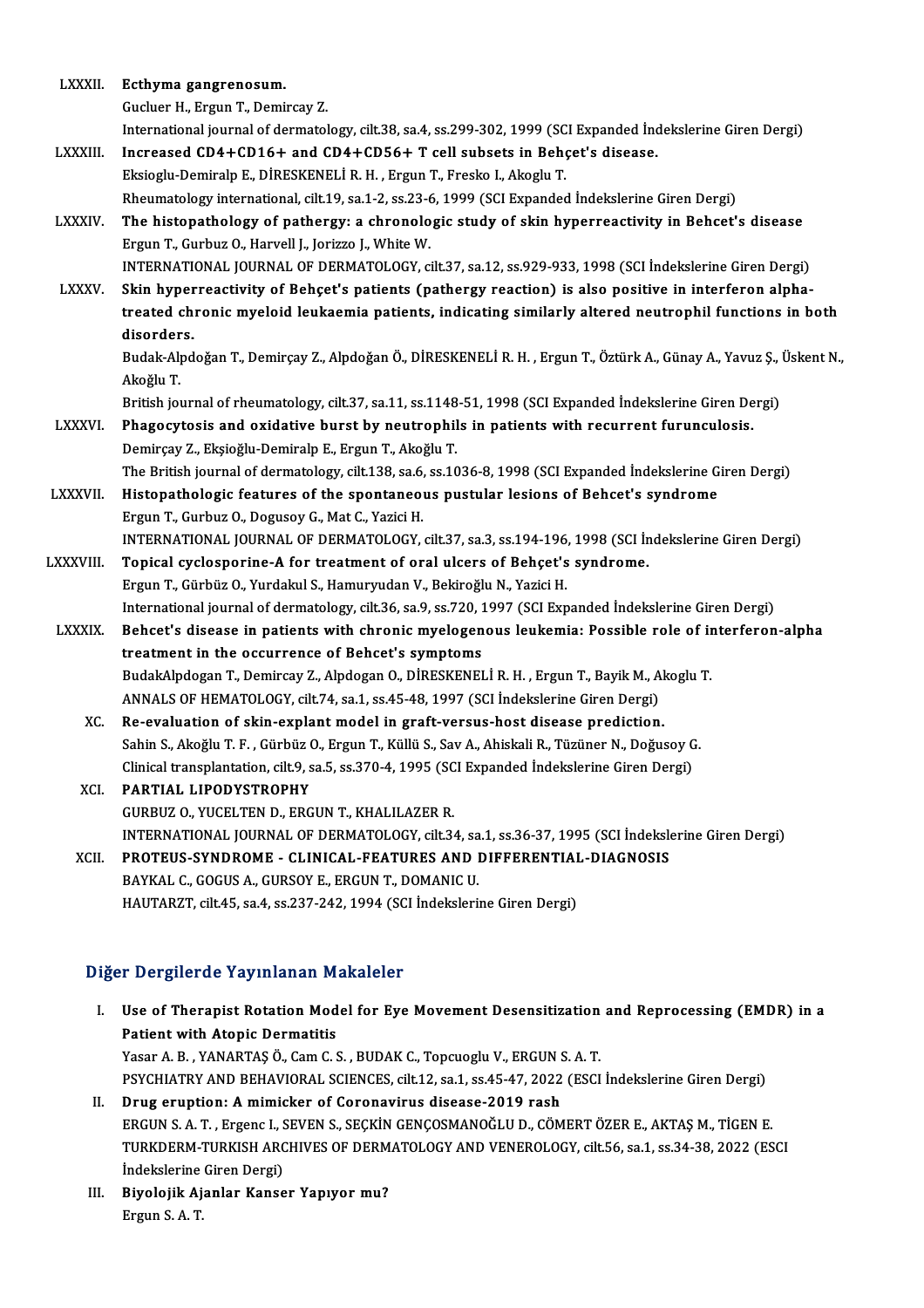Türkiye Klinikleri Dermatoloji Dergisi, sa.1, ss.163-166, 2021 (Diğer Kurumların Hakemli Dergileri)<br>The assessment of contributing festars to eral ulser presense in Bebest's disesse: Dista

IV. The assessment of contributing factors to oral ulcer presence in Behçet's disease: Dietary and non-Türkiye Klinikleri<br>The assessment<br>dietary factors.

IrisM.,OzcikmakE.,AKSOYA.,Alibaz-Oner F., InancN.,ErgunT.,DireskeneliH.,MUMCUG. European journal of rheumatology, cilt.5, sa.4, ss.240-243, 2018 (Diğer Kurumların Hakemli Dergileri)

V. Nodular mucinosis of the breast: A rare entity SALMAN A., Cinel L., TÜRKÖZ H. K., Akbas G., Ergun T. MARMARAMEDICAL JOURNAL, cilt.31, sa.2, ss.85-87,2018 (ESCI İndekslerineGirenDergi) SALMAN A., Cinel L., TÜRKÖZ H. K. , Akbas G., Ergun T.<br>MARMARA MEDICAL JOURNAL, cilt.31, sa.2, ss.85-87, 2018 (ESCI İndekslerine Giren Dergi)<br>VI. Alopecia universalis unresponsive to treatment with tofacinitib: report

#### MARMARA MEDICA<br>Alopecia univers<br>of the literature. Alopecia universalis unre<br>of the literature.<br>Salman A., Sarac G., Ergun T.<br>Dermatelegy enline journal. of the literature.<br>Salman A., Sarac G., Ergun T.<br>Dermatology online journal, cilt.23, sa.7, 2017 (Diğer Kurumların Hakemli Dergileri)

- VII. Oral ulcer activity in Behcet's disease: Poor medication adherence is an underestimated risk factor. Dermatology online journal, cilt.23, sa.7, 2017 (Diğer Kurumların Hakemli Dergileri)<br>Oral ulcer activity in Behcet's disease: Poor medication adherence is an underestimated ri:<br>MUMCU G., Alibaz-Oner F., Oner S.Y. , Ozen G. Oral ulcer activity in Behcet's disease: Poor medication adherence is an underestimated ri<br>MUMCU G., Alibaz-Oner F., Oner S. Y. , Ozen G., Atagunduz P., Inanc N., Koksal L., Ergun T., Direskeneli H.<br>European journal of rhe European journal of rheumatology, cilt.4, sa.2, ss.109-112, 2017 (Diğer Kurumların Hakemli Dergileri)
- VIII. Horizontal melanonychia.<br>Salman A., Eser A., Atagunduz I. K., Ergun T. Actas dermo-sifiliograficas, cilt.108, sa.5, ss.469-470, 2017 (Diğer Kurumların Hakemli Dergileri) Salman A., Eser A., Atagunduz I. K. , Ergun T.<br>Actas dermo-sifiliograficas, cilt.108, sa.5, ss.469-470, 2017 (Diğer Kurumların Hakemli Dergileri)<br>IX. Immune and inflammatory gene expressions are different in Behçet's disea

## Actas dermo-sifiliograficas, cilt.108<br>Immune and inflammatory gen<br>Familial Mediterranean Fever. Immune and inflammatory gene expressions are different in Behçet's<br>Familial Mediterranean Fever.<br>Ozdemir F.T., Demiralp E.E., Aydin S.Z., Atagunduz P., Ergun T., Direskeneli H.<br>European journal of rheumatelogy, silt 3, sa

Familial Mediterranean Fever.<br>Ozdemir F. T. , Demiralp E. E. , Aydin S. Z. , Atagunduz P., Ergun T., Direskeneli H.<br>European journal of rheumatology, cilt.3, sa.4, ss.146-152, 2016 (Diğer Kurumların Hakemli Dergileri) Ozdemir F. T. , Demiralp E. E.<br>European journal of rheuma<br>X. Management of Psoriasis

Europea<br><mark>Manage</mark><br>Ergun T.<br>TURK DE

Management of Psoriasis<br>Ergun T.<br>TURK DERMATOLOJI DERGISI-TURKISH JOURNAL OF DERMATOLOGY, cilt.9, sa.3, ss.132-137, 2015 (ESCI<br>Indekslerine Ciren Dergi) Ergun T.<br>TURK DERMATOLOJI DER<br>İndekslerine Giren Dergi)

# İndekslerine Giren Dergi)<br>Kitap & Kitap Bölümleri

itap & Kitap Bölümleri<br>I. Psoriasis etiyopatogenezinde güncel bilgiler<br>Frgun S.A.T p & map 2<br>Psoriasis et<br>Ergun S. A. T.<br>Tim Vänlar Psoriasis etiyopatogenezinde güncel bilgiler<br>Ergun S. A. T.<br>Tüm Yönleriyle PSORİASİS, Erkan Alpsoy,Tülin Ergun,Neslihan Şendur, Editör, GALENOS, İstanbul, ss.1-604, 2020 Ergun S. A. T.<br>Tüm Yönleriyle PSORİASİS, Erk<br>II. İnvers ve Genital Psoriasis<br>Frgun S. A. T Tüm Yönleriy<br>**İnvers ve Gen**<br>Ergun S. A. T.<br>Tüm Yönleriy İnvers ve Genital Psoriasis<br>Ergun S. A. T.<br>Tüm Yönleriyle Psoriasis, Erkan Alpsoy,Tülin Ergun,Neslihan Şendur, Editör, galenos, İstanbul, ss.75-78, 2020<br>Kranik Plak Psoriasisde Tedevi Ergun S. A. T.<br>Tüm Yönleriyle Psoriasis, Erkan Alp<br>III. Kronik Plak Psoriasisde Tedavi Tüm Yönleriy<br><mark>Kronik Plak</mark><br>Ergun S. A. T.<br>Tüm Vönleriy Kronik Plak Psoriasisde Tedavi<br>Ergun S. A. T.<br>Tüm Yönleriyle Psoriasis, Erkan Alpsoy,Tülin Ergun,Neslihan Şendur, Editör, galenos, İstanbul, ss.417-424, 2020<br>Psoriasis, Siddetinin Değerlendirilmesi ve bu amasla Kullanılan Ergun S. A. T.<br>Tüm Yönleriyle Psoriasis, Erkan Alpsoy,Tülin Ergun,Neslihan Şendur, Editör, galer<br>IV. Psoriasis Şiddetinin Değerlendirilmesi ve bu amaçla Kullanılan Ölçekler<br>Fraun S. A. T Tüm Yönleriy<br>Psoriasis Şie<br>Ergun S. A. T.<br>Tüm Yönleriy Psoriasis Şiddetinin Değerlendirilmesi ve bu amaçla Kullanılan Ölçekler<br>Ergun S. A. T.<br>Tüm Yönleriyle Psoriasis, Erkan Alpsoy,Tülin Ergun,Nesliihan Şendur, Editör, Galenos, İstanbul, ss.123-130, 2020<br>Konunma Ergun S. A. T.<br>Tüm Yönleriyle<br>V. Korunma<br>ERGUN S. A. T. Tüm Yönleriyle<br><mark>Korunma</mark><br>ERGUN S. A. T.<br>Dermateenkel Dermatoonkoloji,Ayşe ŞebnemÖzkan,MelihAkyol,Editör,OTıpKitapevi, İzmir, ss.506-511,2019 VI. Psöriyazis Dermatoonkoloji, Ayşe Şebnem Özkan, Melih Akyol, Editör, O Tıp Kitapevi, İzmir, ss.506-511, 2019<br><mark>Psöriyazis</mark><br>ALPSOY E., YAYLI S., lb s., ERGUN S. A. T. , Didar Balcı D., YALÇIN B., ADIŞEN E., KOCA R., GÜLER ÖZDEN M., YAZI

P<mark>söriya</mark><br>ALPSOY<br>A., et al.<br>OPTADO

A., et al.<br>ORTADOĞU REKLAM TANITIM YAYINCILIK VE TURİZM EĞİTİM İNŞAAT SANAYİ VE TİCARET A.Ş., Ankara, 2018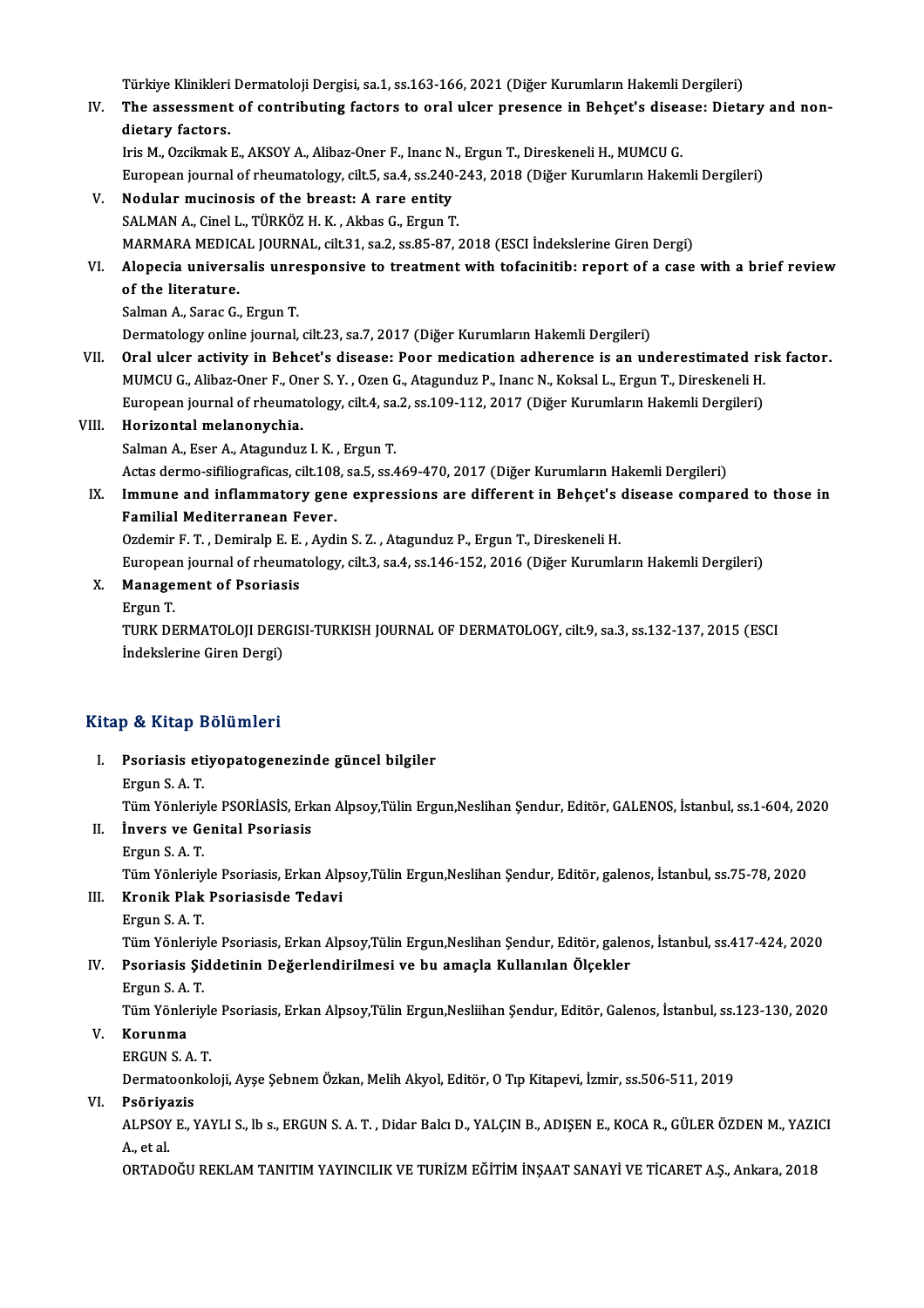# Hakemli Kongre / Sempozyum Bildiri Kitaplarında Yer Alan Yayınlar<br>Hakemli Kongre / Sempozyum Bildiri Kitaplarında Yer Alan Yayınlar

| Hakemli Kongre / Sempozyum Bildiri Kitaplarında Yer Alan Yayınlar |                                                                                                                                                                                                                                         |  |
|-------------------------------------------------------------------|-----------------------------------------------------------------------------------------------------------------------------------------------------------------------------------------------------------------------------------------|--|
| L.                                                                | Netherton Sendromlu Bir Olguda Dupilumab Tedavisi<br>AKTAŞ M., SALMAN A., APTİ ŞENGÜN Ö., CÖMERT E., HOŞGÖREN F. S., AKIN ÇAKICI Ö., DEMİR G., ERGUN S. A. T.<br>. XXIV. Prof. Dr. A. Lütfü Tat Sempozyumu, Türkiye, 20 - 24 Kasım 2019 |  |
| П.                                                                | BEHÇET HASTALARINDA MUKOKUTANÖZ AKTİVİTE İNDEKSİ İÇİN YAŞ MODERATÖR ETKİYE SAHİP<br>Mİ? ÇOK MERKEZLİ ULUSAL ÇALIŞMA                                                                                                                     |  |
|                                                                   | MUMCU G., YAY M., KARAÇAYIRLI Ü., TAŞ M. N., SARI A., BOZCA B. C., TEKGÖZ E., TEMİZ KARADAĞ D., DABAK S. Ö.<br>, TECER D., et al.                                                                                                       |  |
| Ш.                                                                | 20. ULUSAL ROMATOLOJİ KONGRESİ, Antalya, Türkiye, 16 - 20 Ekim 2019<br>Dermatolojideki taklitçi: Bir hatırlatma                                                                                                                         |  |
|                                                                   | SARAÇ G., AKIN ÇAKICI Ö., DEMİR G., CÖMERT E., HOŞGÖREN F. S., ERGUN S. A. T., YÜCELTEN A. D., SALMAN A.,<br>ÖZGEN Z., SİLİ U., et al.                                                                                                  |  |
|                                                                   | 10. Dermatoloji Bahar Sempozyumu, Türkiye, 10 - 13 Nisan 2019                                                                                                                                                                           |  |
| IV.                                                               | Sistemik Antipsoriatik Tedavinin Depresyonun Subjektif ve Biyokimyasal Göstergelerine Etkisi.<br>AKSOY H., ERGUN S. A. T., AKKİPRİK M., PEKER EYÜBOĞLU İ., SEÇKİN GENÇOSMANOĞLU D., CÖBEK ÜNALAN G. P.,<br>YÖNEY T H                    |  |
|                                                                   | dermatoloji bahar sempozyumu, 10 - 13 Nisan 2019                                                                                                                                                                                        |  |
| V.                                                                | İleri glikasyon son ürünleri: Psoriasis ve kardiyovasküler hastalık arasında olası bir bağlantı<br>ERGUN S. A. T., YAZICI V., YAVUZ D., SEÇKİN GENÇOSMANOĞLU D., ÖZEN G., SALMAN A., DİRESKENELİ R. H.,<br>INANÇ G. N.                  |  |
|                                                                   | 27. Ulusal Dermatoloji Kongresi, Türkiye, 16 - 20 Ekim 2018                                                                                                                                                                             |  |
| VI.                                                               | Another cause of the raccoon eyes: sweet syndrome                                                                                                                                                                                       |  |
|                                                                   | SALMAN A., DEMİR G., CİNEL Z. L., OĞUZSOY T., TEMİZ S. G., ERGUN S. A. T.                                                                                                                                                               |  |
|                                                                   | 27th EADV Congress, Fransa, 12 - 16 Eylül 2018                                                                                                                                                                                          |  |
| VII.                                                              | Dermoskopik olarak seboreik keratozu andıran bir dermatofibrom olgusu<br>SARAÇ G., SEÇKİN GENÇOSMANOĞLU D., ERÇETİN S.Y., CİNEL Z.L., ERGUN S.A.T.                                                                                      |  |
|                                                                   | 223. Lütfü Tat Sempozyumu, Türkiye, 22 - 26 Kasım 2017                                                                                                                                                                                  |  |
| VIII.                                                             | Atopik Dermatit'li Hastalarda Dental Folikül Kök Hücrelerin Naive T Lenfositlerin Th1 ve Th2                                                                                                                                            |  |
|                                                                   | Yönünde Farklılaşması Üzerine Etkisi                                                                                                                                                                                                    |  |
|                                                                   | Zibandeh N., GENÇ D., ERGUN S. A. T., ÖZGEN Z., BARIŞ S., Duran Y., gökalp m., GÖKER M. K., AKKOÇ T.                                                                                                                                    |  |
|                                                                   | 24. Ulusal Allerji ve Klinik İmmünoloji Kongresi, Türkiye, 18 - 22 Kasım 2017                                                                                                                                                           |  |
| IX.                                                               | Erişkin Ailesel Akdeniz Ateşi hastalarında psöriasis sıklığı artmış mıdır?                                                                                                                                                              |  |
|                                                                   | AKSOY A., ÖZGEN Z., GAZEL Ü., İNANÇ G. N., ATAGÜNDÜZ M. P., ERGUN S. A. T., DİRESKENELİ R. H.                                                                                                                                           |  |
|                                                                   | 18. Ulusal Romatoloji Kongresi, Türkiye, 18 - 22 Ekim 2017                                                                                                                                                                              |  |
| Х.                                                                | ILLNESS PERCEPTION IN PATIENTS WITH BEHCET DISEASE EMOTIONAL REACTIONS TO DISEASE<br><b>SYMPTOMS</b>                                                                                                                                    |  |
|                                                                   | ERGUN S. A. T., İNANÇ G. N., DİRESKENELİ R. H., MUMCU G.                                                                                                                                                                                |  |
|                                                                   | 17th International Conference on Behçet's Disease, 15 - 17 Eylül 2017, cilt.34                                                                                                                                                          |  |
| XI.                                                               | Lupus erythematosus panniculitis treated with stromal vascular fraction<br>ERGUN S. A. T., ÇAVUŞ ÖZKAN M., SALMAN A.                                                                                                                    |  |
|                                                                   | THE AMERICAN ACADEMY OF DERMATOLOGY 2017 ANNUAL MEETING, 3 - 06 Mart 2017, cilt.76, ss.163                                                                                                                                              |  |
| XII.                                                              | VENOUS VESSEL WALL THICKNESS IN LOWER EXTREMITY IS INCREASED IN MALE BEHCET DISEASE                                                                                                                                                     |  |
|                                                                   | PATIENTS WITHOUT VASCULAR INVOLVEMENT                                                                                                                                                                                                   |  |
|                                                                   | ALİBAZ ÖNER F., MUTİS A., ERGELEN R., ERGUN S. A. T., DİRESKENELİ R. H.                                                                                                                                                                 |  |
|                                                                   | 18th International Vasculitis and ANCA Workshop, 25 - 28 Mart 2017                                                                                                                                                                      |  |
| XIII.                                                             | Alışılmadık bir oküler rozasea olgusu.                                                                                                                                                                                                  |  |
|                                                                   | CELIKER H., TOKER A. E., ERGUN S. A. T.<br>TOD 50. ULUSAL KONGRESİ, Türkiye, 9 - 13 Kasım 2016                                                                                                                                          |  |
| XIV.                                                              | Kutanöz Larva Migrans: Perineal bölge yerleşimli pediatrik bir olgu sunumu                                                                                                                                                              |  |
|                                                                   | SALMAN A., SARAÇ G., ERGUN S. A. T.                                                                                                                                                                                                     |  |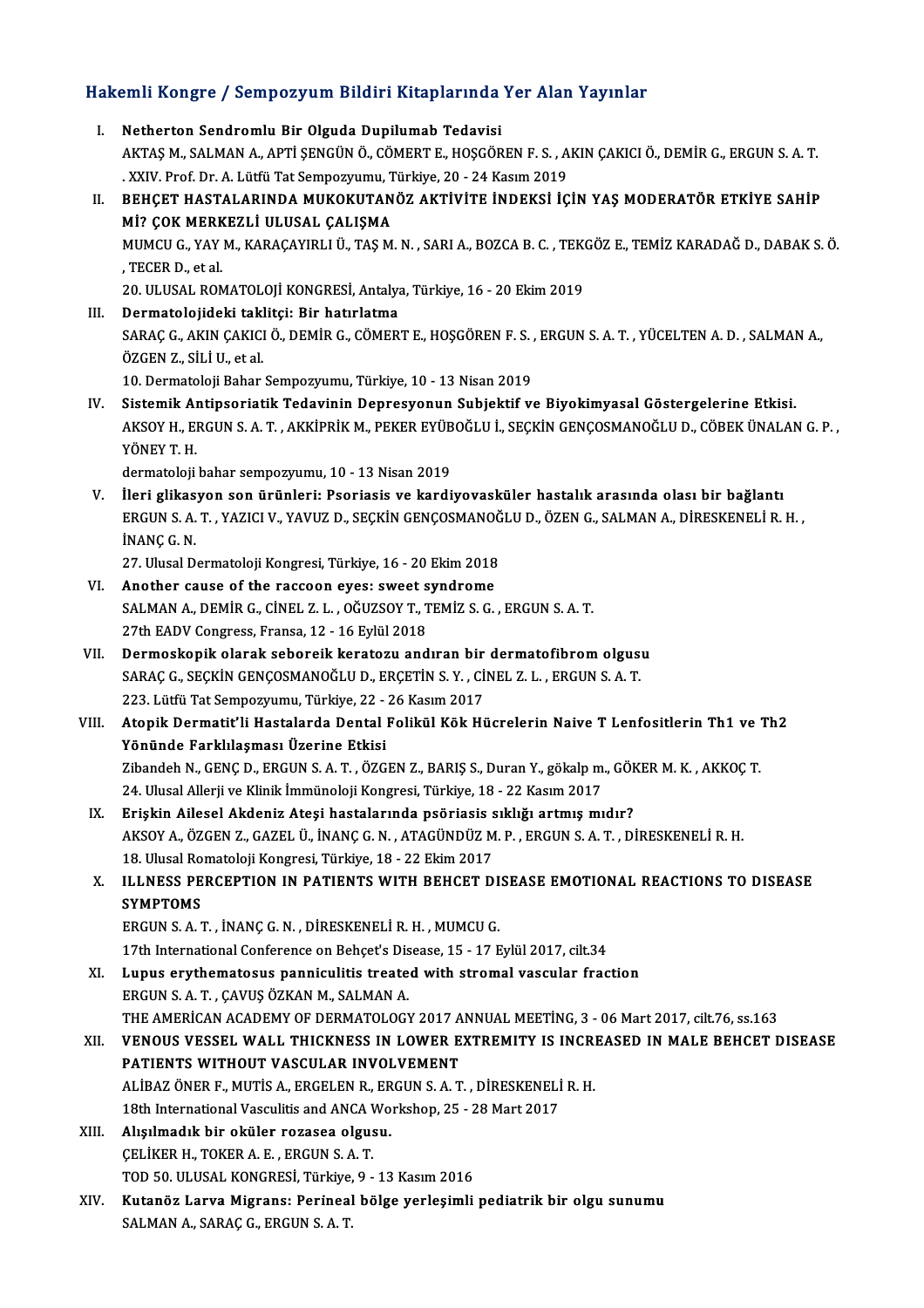26.UlusalDermatolojiKongresi,Türkiye,19 -23Ekim2016

- XV. Edı̇nsel Progresı̇f Lenfanjı̇yom: Topı̇kal imikimod tedavisine kısmı̇yanıt veren bir olgu sunumu 26. Ulusal Dermatoloji Kongresi, Türkiye, 19 - 23 Ekim 2016<br>Edinsel Progresif Lenfanjiyom: Topikal imikimod tedavisine kısmi yanıt<br>SALMAN A., SARAÇ G., CAN KURU B., CİNEL Z. L. , YÜCELTEN A. D. , ERGUN S. A. T.<br>26 Hlusal D Edinsel Progresif Lenfanjiyom: Topikal imikimod teda<br>SALMAN A., SARAÇ G., CAN KURU B., CİNEL Z. L. , YÜCELTEN<br>26. Ulusal Dermatoloji Kongresi, Türkiye, 19 - 23 Ekim 2016<br>Bitaiasia auhas ailəsisi təklit odan infilminəh ilə
- XVI. Pitriazis rubra pilarisi taklit eden infliksimab ile ilişkili ilaç reaksiyonu Olgu Sunumu 26. Ulusal Dermatoloji Kongresi, Türkiye, 19 - 23 Ekim 2016<br>Pitriazis rubra pilarisi taklit eden infliksimab ile ilişkili ilaç reaksiyonu Olgu Sunu<br>Salman A., Sönmez Y., ŞAHİN H., ÜNAL A. U. , DİRESKENELİ R. H. , CİNEL Z. Pitriazis rubra pilarisi taklit eden infliksimab ile ilişki<br>Salman A., Sönmez Y., ŞAHİN H., ÜNAL A. U. , DİRESKENELİ R.<br>26. Ulusal Dermatoloji Kongresi, Türkiye, 19 - 23 Ekim 2016<br>Bitriyazis rubra pilaris'i taklit adap inf Salman A., Sönmez Y., ŞAHİN H., ÜNAL A. U. , DİRESKENELİ R. H. , CİNEL Z. L. , ERGUN S. A. T.<br>26. Ulusal Dermatoloji Kongresi, Türkiye, 19 - 23 Ekim 2016<br>XVII. Pitriyazis rubra pilaris'i taklit eden infliksimab ile ilişkil
- 26. Ulusal Dermatoloji Kongresi, Türkiye, 19 23 Ekim 2016<br>Pitriyazis rubra pilaris'i taklit eden infliksimab ile ilişkili ilaç reaksiyonu: Olgu sunumu<br>SALMAN A., SÖNMEZ Y., SAHİN H., ÜNAL A. U. , DİRESKENELİ R. H. , CİNE 26.UlusalDermatolojiKongresi,Türkiye,19 -23Ekim2016 SALMAN A., SÖNMEZ Y., ŞAHİN H., ÜNAL A. U. , DİRESKENELİ R. H. , CİNEL Z. L. , ERGUN S. A. T.<br>26. Ulusal Dermatoloji Kongresi, Türkiye, 19 - 23 Ekim 2016<br>XVIII. Alopesi Areata'da Janus Kinaz inhibitörlerinin kullanımı:
- 26. Ulusal Dermatoloji Kongresi, Ti<br>Alopesi Areata'da Janus Kinaz<br>literatürün gözden geçirilmesi<br>SALMAN A. SARACC. ERCUN S.A Alopesi Areata'da Janus Kinaz in<br>literatürün gözden geçirilmesi<br>SALMAN A., SARAÇ G., ERGUN S. A. T.<br>26 Ulucal Dermataleji Kongresi Türl literatürün gözden geçirilmesi<br>26.UMAN A., SARAÇ G., ERGUN S. A. T.<br>26. Ulusal Dermatoloji Kongresi, Türkiye, 19 - 23 Ekim 2016
- XIX. Edinsel progresif lenfanjiomTopikal imikimod tedavisine kısmi yanıt veren bir olgu sunumu 26. Ulusal Dermatoloji Kongresi, Türkiye, 19 - 23 Ekim 2016<br>Edinsel progresif lenfanjiom Topikal imikimod tedavisine kısmi y<br>Salman A., SARAÇ G., Can B., CİNEL Z. L. , YÜCELTEN A. D. , ERGUN S. A. T.<br>26 Hivesl Dermatoloji Edinsel progresif lenfanjiom Topikal imikimod tedavis<br>Salman A., SARAÇ G., Can B., CİNEL Z. L. , YÜCELTEN A. D. , ER<br>26. Ulusal Dermatoloji Kongresi, Türkiye, 19 - 23 Ekim 2016<br>ORAL HEALTH RELATED OUTCOME MEASURES MUCO Salman A., SARAÇ G., Can B., CİNEL Z. L. , YÜCELTEN A. D. , ERGUN S. A. T.<br>26. Ulusal Dermatoloji Kongresi, Türkiye, 19 - 23 Ekim 2016<br>XX. ORAL HEALTH RELATED OUTCOME MEASURES MUCOCUTANEOUS INDEX AND OHIP 14 CORRELATE<br>
- 26. Ulusal Dermatoloji Kongresi, Türkiye, 19 23 Ekim 2016<br>ORAL HEALTH RELATED OUTCOME MEASURES MUCOCUTANEOUS<br>WELL WITH THE CLINICAL ASSESSMENT OF ORAL ULCERS IN BD<br>ERCUN S.A.T., İNANC C.N., DİREYENELLE H. MUMCU C WELL WITH THE CLINICAL ASSESSMENT OF ORAL ULCERS IN BD ERGUN S. A. T., İNANÇ G. N., DİRESKENELİ R. H., MUMCU G. WELL WITH THE CLINICAL ASSESSMENT OF ORAL ULCERS IN BD<br>ERGUN S. A. T. , İNANÇ G. N. , DİRESKENELİ R. H. , MUMCU G.<br>17 th international Conference on Behçet's Disease, 15 - 17 Eylül 2016, cilt.34<br>1 QW MEDICATION ADHEBENCE I
- XXI. LOW MEDICATION ADHERENCE IS ASSOCIATED WITH ORAL ULCER ACTIVITY AND QUALITY OF LIFE<br>IN BEHCET S DISEASE 17 th international Confer<br>LOW MEDICATION ADE<br>IN BEHCET S DISEASE ERGUNS.A.T. , İNANÇG.N. ,DİRESKENELİR.H. ,MUMCUG.
	- 17 th International Conference on Behçet's Disease, 15 17 Eylül 2016, cilt.34
- ERGUN S. A. T. , İNANÇ G. N. , DİRESKENELİ R. H. , MUMCU G.<br>17 th International Conference on Behçet's Disease, 15 17 Eylül 2016, cilt.34<br>XXII. ORAL HEALTH CAN BE IMPROVED BY ORAL HYGIENE EDUCATION IN BEHCET S DISEAS 17 th International Conference<br>ORAL HEALTH CAN BE IMITERM FOLLOW UP STUDY TERM FOLLOW UP STUDY<br>ERGUN S.A.T., İNANÇ G.N., DİRESKENELİ R.H., MUMCU G. TERM FOLLOW UP STUDY<br>ERGUN S. A. T. , İNANÇ G. N. , DİRESKENELİ R. H. , MUMCU G.<br>17 th International Conference on Behçet's Disease, 15 Eylül 2016, cilt.34<br>THE ASSESSMENT OF WORK PRODUCTIVITY AND ACTIVITY IMPA!

- XXIII. THE ASSESSMENT OF WORK PRODUCTIVITY AND ACTIVITY IMPAIRMENT IN BEHCET S DISEASE<br>ERGUN S. A. T., INANC G. N., DIRESKENELI R. H., MUMCU G. 17 th International Conference on Behçet's Disease, 15 Eylül<br>THE ASSESSMENT OF WORK PRODUCTIVITY AND ACT<br>ERGUN S. A. T. , İNANÇ G. N. , DİRESKENELİ R. H. , MUMCU G.<br>17 th International Conference on Behçet'e Disease, 15 , 17 th International Conference on Behçet's Disease, 15 - 17 Eylül 2016, cilt.34
- ERGUN S. A. T., İNANÇ G. N., DİRESKENELİ R. H., MUMCU G.<br>17 th International Conference on Behçet's Disease, 15 17 Eylül 2016, cilt.34<br>XXIV. Obesity and pediatric psoriasiS Prevalance impact on disease severity and progr 17 th International Conference on Behçet's Disease, 15 - 17 Eylül 2016, cilt.34<br>Obesity and pediatric psoriasiS Prevalance impact on disease severity and progression<br>ERGUN S. A. T. , SEÇKİN GENÇOSMANOĞLU D., AYDINER E., BÜ Obesity and pediatric psoriasiS Prevalance impact on disease sevent and the Section Control of the Section Section SASK.<br>EUROPEAN SOCIETY FOR PEDIATRIC DERMATOLOGY, 26 - 28 Mayıs 2016<br>Obesity and pediatric psoriasis: Preva ERGUN S. A. T. , SEÇKİN GENÇOSMANOĞLU D., AYDINER E., BÜLBÜL BAŞKAN E., ALPSOY E., ONSUN N.<br>EUROPEAN SOCIETY FOR PEDIATRIC DERMATOLOGY, 26 - 28 Mayıs 2016<br>XXV. Obesity and pediatric psoriasis: Prevalence. impact on dis
- EUROPEAN SOCIETY FOR PEDIATRIC DERMATOLOGY, 26 28 Mayıs 2016<br>Obesity and pediatric psoriasis: Prevalence, impact on disease severity and progression<br>ERGUN S. A. T. , SEÇKİN GENÇOSMANOĞLU D., AYDINER E., SALMAN A., TEKİN Obesity and pediatric psoriasis: Prevalence, impact on disease severity and progression ERGUN S. A. T., SEÇKİN GENÇOSMANOĞLU D., AYDINER E., SALMAN A., TEKİN B., BÜLBÜL BAŞKAN I ÇAKIROĞLU A., ONSUN N. ERGUN S. A. T. , SEÇKİN GENÇOSMANOĞLU D., AYDINER E., SALMAN A., TEKİN B., BÜLB<br>ÇAKIROĞLU A., ONSUN N.<br>13th Congress of the European Society for Pediatric Dermatology, 26 - 28 Mayıs 2016<br>Safa and affective use of phota sha

13th Congress of the European Society for Pediatric Dermatology, 26 - 28 Mayıs 2016<br>XXVI. Safe and effective use of photo chemo therapy in Children

- SEÇKİNGENÇOSMANOĞLUD.,YÜCELTENA.D. ,ERGUNS.A.T. European Pediatric Dermatology Congress, 26 - 28 Mayıs 2016
- SEÇKİN GENÇOSMANOĞLU D., YÜCELTEN A. D., ERGUN S. A. T.<br>European Pediatric Dermatology Congress, 26 28 Mayıs 2016<br>XXVII. Safe and effective use of photochemotherapy in children a single center retrospective review<br>TEVIN European Pediatric Dermatology Congress, 26 - 28 Mayıs 2016<br>safe and effective use of photochemotherapy in children a singl<br>TEKİN B., SEÇKİN GENÇOSMANOĞLU D., YÜCELTEN A. D. , ERGUN S. A. T.<br>12 European Society for Pediatr safe and effective use of photochemotherapy in children a single center retrospe<br>TEKİN B., SEÇKİN GENÇOSMANOĞLU D., YÜCELTEN A. D. , ERGUN S. A. T.<br>13.European Society for Pediatric Dermatology Congress, Paris, Fransa, 26 13. European Society for Pediatric Dermatology Congress, Paris, Fransa, 26 - 28 Mayıs 2016
- TEKİN B., SEÇKİN GENÇOSMANOĞLU D., YÜCELTEN A. D. , ERGUN S. A. T.<br>13.European Society for Pediatric Dermatology Congress, Paris, Fransa, 26 28 Mayıs 2016<br>XXVIII. Psoriasis hastalarında foto(kemo)terapi sırasında gel Psoriasis hastalarında foto(kemo)terapi sırasında gelişen p<br>serisi<br>SEÇKİN GENÇOSMANOĞLU D., TEKİN B., SALMAN A., ERGUN S. A. T.<br>22. Prof. Dr. A.Lütfü Tet Somnownumu, Türkiye 19., 22 Kesun 2015 serisi<br>SEÇKİN GENÇOSMANOĞLU D., TEKİN B., SALMAN A., ERGUN S. A. T.<br>22. Prof. Dr. A.Lütfü Tat Sempozyumu, Türkiye, 18 - 22 Kasım 2015<br>Knonik aktinik dormatit. Bir olan sunumu ile tanısal vaklasım

XXIX. Kronik aktinik dermatit: Bir olgu sunumu ile tanısal yaklaşımda fototestlerin önemi TEKİN B., SEÇKİN GENÇOSMANOĞLU D., SALMAN A., YAZICI V., SARIÇAM M. H., KARA O., DEMİRKESEN C., ÖZGEN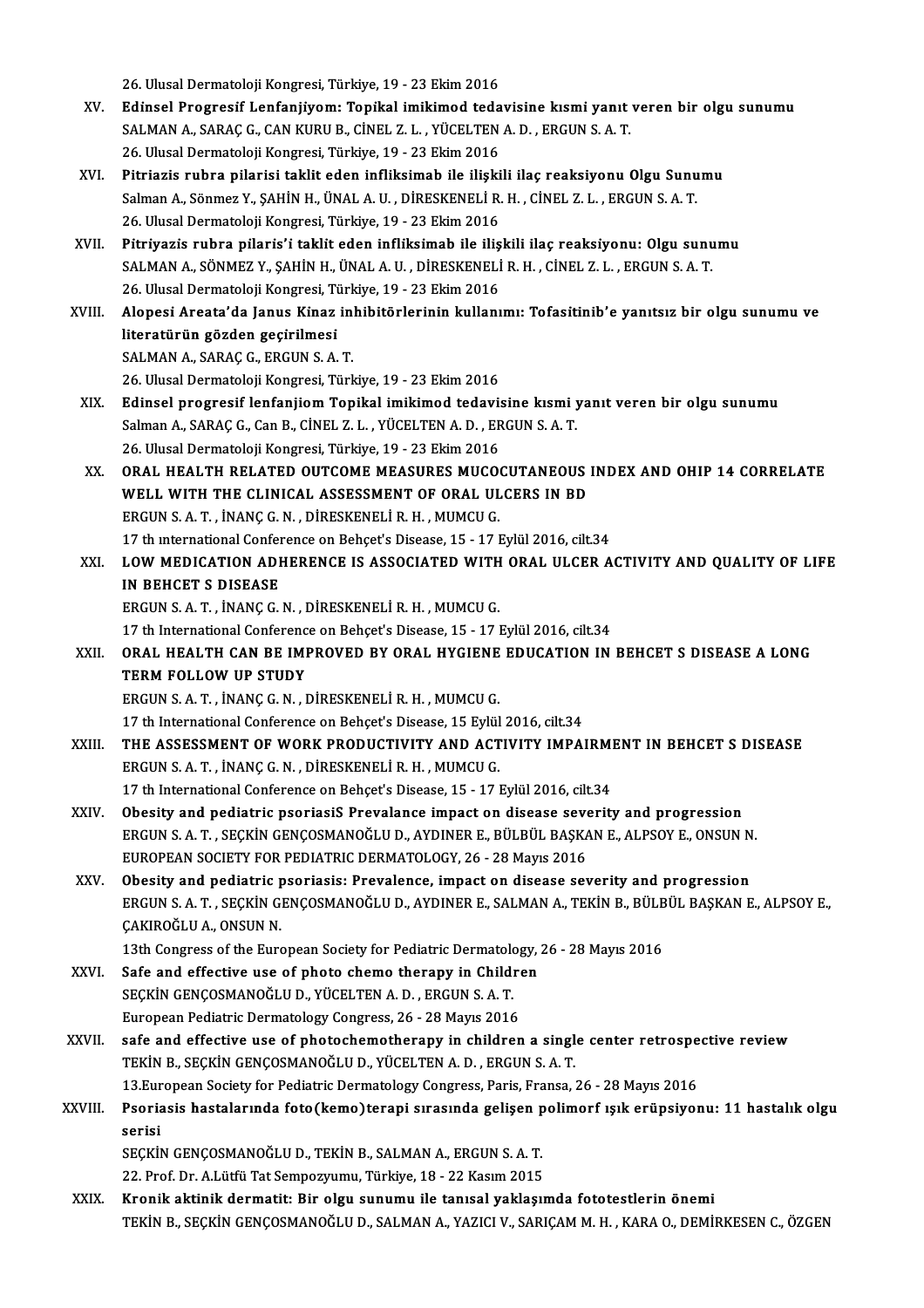Z. ERGUNS AT.

22. Prof. Dr. A.Lütfü Tat Sempozyumu, Türkiye, 18 - 22 Kasım 2015

- Z., ERGUN S. A. T.<br>22. Prof. Dr. A.Lütfü Tat Sempozyumu, Türkiye, 18 22 Kasım 2015<br>XXX. Topikal takrolimusla tedavi edilen bir parakeratozis püstüloza olgusu<br>SECKIN S A T 22. Prof. Dr. A.Lütfü Tat Sempozyumu, Türkiye, 18 - 22 Kasım 2015<br>Topikal takrolimusla tedavi edilen bir parakeratozis püstüle<br>SEÇKİN GENÇOSMANOĞLU D., TEKİN B., SALMAN A., ERGUN S. A. T.<br>22. Prof. Dr. A Lütfü Tat Sempozyu Topikal takrolimusla tedavi edilen bir parakeratozis püstülc<br>SEÇKİN GENÇOSMANOĞLU D., TEKİN B., SALMAN A., ERGUN S. A. T.<br>22. Prof. Dr. A.Lütfü Tat Sempozyumu, Türkiye, 18 - 22 Kasım 2015<br>Comparison of asitratin and 308 nm SEÇKİN GENÇOSMANOĞLU D., TEKİN B., SALMAN A., ERGUN S. A. T.<br>22. Prof. Dr. A.Lütfü Tat Sempozyumu, Türkiye, 18 - 22 Kasım 2015<br>XXXI. Comparison of acitretin and 308 nm monochromatic excimer light combination versus aci
- 22. Prof. Dr. A.Lütfü Tat Sempozyumu, Türkiye, 18 22 Kasım 2015<br>Comparison of acitretin and 308 nm monochromatic excime<br>alone in the treatment of palmoplantar dermatoses<br>SECKIN GENCOSMANOĞLU D., SALMAN A., ERGUN S. A. T. alone in the treatment of palmoplantar dermatoses 23rd World Congress of Dermatology, 8 - 13 Haziran 2015 SEÇKİN GENÇOSMANOĞLU D., SALMAN A., ERGUN S. A. T.<br>23rd World Congress of Dermatology, 8 - 13 Haziran 2015<br>XXXII. Generalized acquired cutis laxa with granuloma formation histologically as a presenting feature of<br>monoc
- 23rd World Congress of Dermatology, 8 13 Haziran 2015<br>Generalized acquired cutis laxa with granuloma format<br>monoclonal gammopathy of undetermined significance<br>SECKIN CENCOSMANOČLU D. ATACÜNDÜZ L. SABICAM M. H Generalized acquired cutis laxa with granuloma formation histologically as a presenting feature of<br>monoclonal gammopathy of undetermined significance<br>SEÇKİN GENÇOSMANOĞLU D., ATAGÜNDÜZ I., SARIÇAM M. H. , DEMİRKESEN C., SA m<br>SE<br>T. SEÇKİN GENÇOSMANOĞLU D., ATAGÜNDÜZ I., SARIÇAM M. H. , DEMİRKESEN C., SALMAN A., KARA O., ERGUN S. A.<br>T.<br>23rd World Congress of Dermatology, 8 - 13 Haziran 2015
	-
- XXXIII. Oral and perineal ulcers associated with everolimus 23rd World Congress of Dermatology, 8 - 13 Haziran 2015<br>Oral and perineal ulcers associated with everolimus<br>sarıçamm.h., koca s., beşiroğlum., SEÇKİN GENÇOSMANOĞLUD., ERGUN S. A. T.<br>22rd World Congress of Dermatology, 8 - Oral and perineal ulcers associated with everolimus<br>sarıçam m. h. , koca s., beşiroğlu m., SEÇKİN GENÇOSMANOĞ<br>23rd World Congress of Dermatology, 8 - 13 Haziran 2015<br>Cutaneous Leishmaniasis sarıçam m. h. , koca s., beşiro;<br>23rd World Congress of Der;<br>XXXIV. Cutaneous Leishmaniasis<br>CECKIN CENCOSMANOČLU D
- 23rd World Congress of Dermatology, 8 13 Haziran 2015<br>Cutaneous Leishmaniasis<br>SEÇKİN GENÇOSMANOĞLU D., SALMAN A., ERGUN S. A. T. Cutaneous Leishmaniasis<br>SEÇKİN GENÇOSMANOĞLU D., SALMAN A., ERGUI<br>7th Berlin Dermatology Day, 17 - 18 Nisan 2015<br>Vesküler Tutulumlu Behest hastalarında Ve
- XXXV. Vasküler Tutulumlu Behçet hastalarında Venöz Yetmezlikle ilişkili Yaşam Kalitesinin<br>Değerlendirilmesi 7th Berlin Dermatolo<br>Vasküler Tutuluml<br>Değerlendirilmesi<br>ALİPAZÖNER E. ALI Vasküler Tutulumlu Behçet hastalarında Venöz Yetmezlikle ilişkili Yaşam Ka<br>Değerlendirilmesi<br>ALİBAZ ÖNER F., ALDAĞ B., ALDAĞ M., TOPTAŞ T., DİRESKENELİ R. H. , ERGUN S. A. T.<br>15 Ulusal Bamatalaji Kangresi Türkiye 29 Ekim, Değerlendirilmesi<br>ALİBAZ ÖNER F., ALDAĞ B., ALDAĞ M., TOPTAŞ T., DİRESKENELİ I<br>15.Ulusal Romatoloji Kongresi, Türkiye, 29 Ekim - 02 Kasım 2014<br>Assessment of arterial stiffness and sardiayassular hamas
	-

- ALİBAZ ÖNER F., ALDAĞ B., ALDAĞ M., TOPTAŞ T., DİRESKENELİ R. H. , ERGUN S. A. T.<br>15.Ulusal Romatoloji Kongresi, Türkiye, 29 Ekim 02 Kasım 2014<br>XXXVI. Assessment of arterial stiffness and cardiovascular hemodynamics by o 15.Ulusal Romatoloji Kongresi, Türkiye, 29 Ekim - 02 Ka<br>Assessment of arterial stiffness and cardiovascul<br>psoriasis patients with normal cardiac functions<br>sünpül M. SECKIN CENCOSMANOČLU D. DUPMUS E Assessment of arterial stiffness and cardiovascular hemodynamics by oscillometric method in<br>psoriasis patients with normal cardiac functions<br>SÜNBÜL M., SEÇKİN GENÇOSMANOĞLU D., DURMUŞ E., ÖZGEN Z., BOZBAY M., YILDIZ BOZBAY psoriasis patients with normal cardiac functions<br>SÜNBÜL M., SEÇKİN GENÇOSMANOĞLU D., DURMUŞ E., ÖZGEN Z., BOZBAY M., YILDIZ BOZBAY A., KIVRAK T., OĞUZ<br>M., SARI İ., ERGUN S. A. T. , et al. SÜNBÜL M., SEÇKİN GENÇOSMANOĞLU D., DURMUŞ E., ÖZGEN Z., BOZBAY M.,<br>M., SARI İ., ERGUN S. A. T. , et al.<br>30. Türk Kardiyoloji Kongresi, Türkiye, 23 - 26 Ekim 2014, cilt.14, ss.101-102<br>Conoraliro Likon Nitidus: Bir olgu sun
- XXXVII. Generalize Liken Nitidus: Bir olgu sunumu<br>SALMAN A., ÖZGEN Z., YÜCELTEN A. D., ERGUN S. A. T. 30. Türk Kardiyoloji Kongresi, Türkiye, 23 - 26 Ekim 20<br>Generalize Liken Nitidus: Bir olgu sunumu<br>SALMAN A., ÖZGEN Z., YÜCELTEN A. D. , ERGUN S. A. T.<br>25 Ulucel Dermateleji Kongresi, Türkiye, 21 - 25 Ekim 25. Ulusal Dermatoloji Kongresi, Türkiye, 21 - 25 Ekim 2014
- SALMAN A., ÖZGEN Z., YÜCELTEN A. D. , ERGUN S. A. T.<br>25. Ulusal Dermatoloji Kongresi, Türkiye, 21 25 Ekim 2014<br>XXXVIII. A prospective follow up of young male patients with Behçet s Disease without major organ<br>involve 25. Ulusal Der<br>A prospectiv<br>involvement<br>ALIPAZ ÖNER A prospective follow up of young male patients with Behçet s Disease w<br>involvement<br>ALİBAZ ÖNER F., KARATAY E., AKPINAR İ. N. , ERGUN S. A. T. , DİRESKENELİ R. H.<br>16th International Conference en Behest's Disease 19 – 20 Er

involvement<br>ALİBAZ ÖNER F., KARATAY E., AKPINAR İ. N. , ERGUN S. A. T. , DİRESKE<br>16th International Conference on Behçet's Disease, 18 - 20 Eylül 2014<br>Kutanör I avemanyaria: Sınadısı klinik savirli bir algu sunumu

ALİBAZ ÖNER F., KARATAY E., AKPINAR İ. N., ERGUN S. A. T., DİRESKE<br>16th International Conference on Behçet's Disease, 18 - 20 Eylül 2014<br>XXXIX. Kutanöz Layşmanyazis: Sıradışı klinik seyirli bir olgu sunumu<br>50J MAN A VÜCELT 16th International Conference on Behçet's Disease, 18 - 20 Eylül 2014<br>Kutanöz Layşmanyazis: Sıradışı klinik seyirli bir olgu sunumu<br>SALMAN A., YÜCELTEN A. D. , AKSOY H., SARAÇ OCAK E., SEÇKİN GENÇOSMANOĞLU D., ERGUN S. A. Kutanöz Layşmar<br>SALMAN A., YÜCEL<br>Z., DEMİRKESEN C.<br>21. Prof. Dr. A Lütfi SALMAN A., YÜCELTEN A. D. , AKSOY H., SARAÇ OCAK E., SEÇKİN GE<br>Z., DEMİRKESEN C.<br>21. Prof. Dr. A.Lütfü Tat Sempozyumu, Türkiye, 13 - 17 Kasım 2013<br>Bir ülseretif kelit olayevnda reaktif deri lezyenlerunu klipil

- X., DEMİRKESEN C.<br>21. Prof. Dr. A.Lütfü Tat Sempozyumu, Türkiye, 13 17 Kasım 2013<br>XL. Bir ülseratif kolit olgusunda reaktif deri lezyonlarının klinik çeşitliliği<br>XAZICLV. RERENLIAN A. ÖZCEN Z. SECKİN CENCOSMANOČLU D. SÖN 21. Prof. Dr. A.Lütfü Tat Sempozyumu, Türkiye, 13 - 17 Kasım 2013<br>Bir ülseratif kolit olgusunda reaktif deri lezyonlarının klinik çeşitliliğİ<br>YAZICI V., BERENJİAN A., ÖZGEN Z., SEÇKİN GENÇOSMANOĞLU D., SÖNMEZ Y., SALMAN A. Bir ülseratif kolit olgusunda<br>YAZICI V., BERENJİAN A., ÖZGEN<br>YÜCELTEN A. D. , ERGUN S. A. T.<br>21. Prof. Dr. A Lütfü Tat Semner YAZICI V., BERENJİAN A., ÖZGEN Z., SEÇKİN GENÇOSMANOĞLU D., S<br>YÜCELTEN A. D. , ERGUN S. A. T.<br>21. Prof. Dr. A.Lütfü Tat Sempozyumu, Türkiye, 13 - 17 Kasım 2013<br>Erletinib indused estrenianı A. sase renert. YÜCELTEN A. D., ERGUN S. A. T.<br>21. Prof. Dr. A.Lütfü Tat Sempozyumu, Türkiye, 1<br>XLI. Brlotinib induced ectropion: A case report<br>SECKIN CENCOSMANOČU ID. SALMAN A. ERGU
	-
- 21. Prof. Dr. A.Lütfü Tat Sempozyumu, Türkiye, 13 17 Ka<br>Erlotinib induced ectropion: A case report<br>SEÇKİN GENÇOSMANOĞLU D., SALMAN A., ERGUN S. A. T.<br>22nd Congress of the European Asademy of Dermatelegy 22nd Congress of the Europion: A case report<br>22nd Congress of the European Academy of Dermatology and Venereology, 2 - 06 Ekim 2013 SEÇKİN GENÇOSMANOĞLU D., SALMAN A., ERGUN S. A. T.<br>22nd Congress of the European Academy of Dermatology and Venereology, 2 - 06 Ekim 2013<br>XLII. Psoriasis and psoriasiform dermatitis associated with sorafenib and imatinib:
- 22nd Congress of the European Academy of Dermatology<br>Psoriasis and psoriasiform dermatitis associated w<br>SEÇKİN GENÇOSMANOĞLU D., SALMAN A., ERGUN S. A. T. Psoriasis and psoriasiform dermatitis associated with sorafenib and imatinib: repo<br>SEÇKİN GENÇOSMANOĞLU D., SALMAN A., ERGUN S. A. T.<br>22nd Congress of the European Academy of Dermatology and Venereology, 2 - 06 Ekim 2013<br>P SEÇKİN GENÇOSMANOĞLU D., SALMAN A., ERGUN S. A. T.<br>22nd Congress of the European Academy of Dermatology and Venereology, 2 - 06 Ekim 2013<br>XLIII. BİLİNEN TROMBOTİK DAMAR HASTALIĞI OLMAYAN BEHÇET HASTALARINDA ASEMPTOMATİ